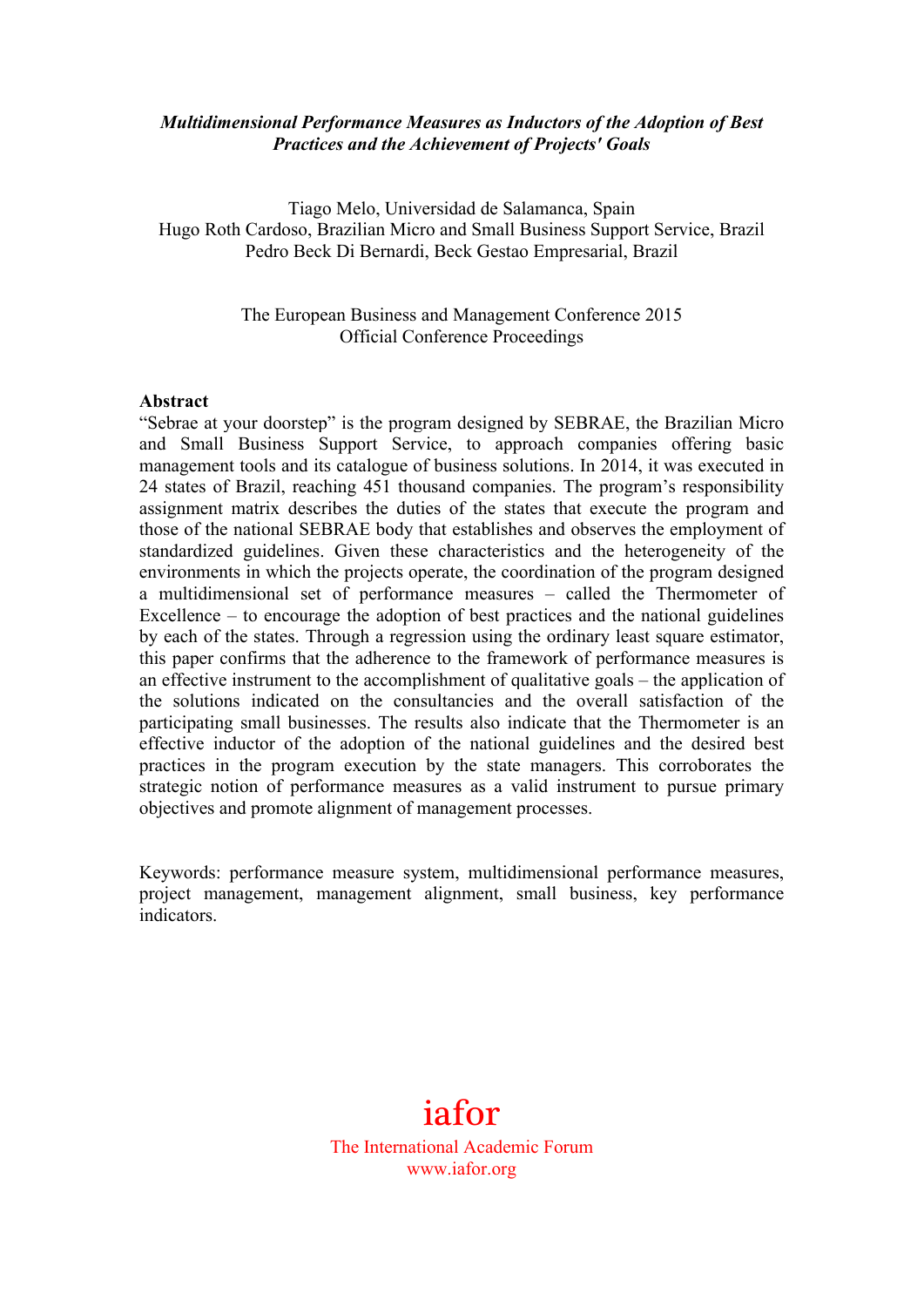#### **Introduction**

Measuring performance is a strategic operation that has the potential to generate key information for the management of organizations and projects. Through this function, the organization obtains indicators that demonstrate how it is performing in relation to its established goals and objectives. Thus, it can measure and assess its effectiveness and its capacity to address stakeholders' (Callado et al, 2008) needs, as well as to engage in corrective and preemptive actions when applicable.

Management literature provides a wide range of performance measurement processes. According to Mills et al (2003), these models have been developed as a collective effort by academics and professionals. In the same line of reasoning, Rutkowski (2001) and Oliveira (2007) point that once the theoretical models are adopted by organizations they adapt to their specific environments and provide feedback for improvement in the referential framework, following the concrete inputs of their operationalization.

The objective of this article is to analyze the effectiveness of the Thermometer of Excellence – a performance measure system employed as a monitoring tool to investigate qualitative aspects in the management of programs of managerial assistance to small businesses.

The Thermometer of Excellence was first applied by SEBRAE (Brazilian Micro and Small Business Support Service) in 2014 for the management of the Program "Sebrae at your doorstep" – see Appendix I for a detailed description of the program. SEBRAE is a Brazilian non-profit private entity with the mission of promoting the sustainable and competitive development of small businesses. SEBRAE has more than 600 physical points of service distributed along the 27 states of Brazil and the federal district.

Amongst the models of performance measurement that conceptually relate to the Thermometer are the Balanced Scorecard (BSC), designed by Kaplan and Norton (1992), and the framework of the European Prize Excellence Model. Its conception also considered the characteristics of the macro environment in which it is inserted: (1) concern with the final result of the program; (2) high level of autonomy of the actors involved; (3) different spheres of executions (national, state, local); (4) heterogeneity of the environments in which each of the 24 states that ran the program in 2014 operate.

The main objectives of the Thermometer in regards to the program are the measurement of its qualitative objectives and the encouragement of its participants to adopt desired managerial actions. It is situated within the effort to complement the previous orientation mainly focused on the accomplishment of quantitative goals. It was implemented by SEBRAE as an initiative to promote the focus on quality amongst the program's stakeholders.

As a multidimensional performance measure system, the Thermometer is structured in four perspectives: project, management, tutor and agent (Business Orientation Agent, or AOE, in its original acronym).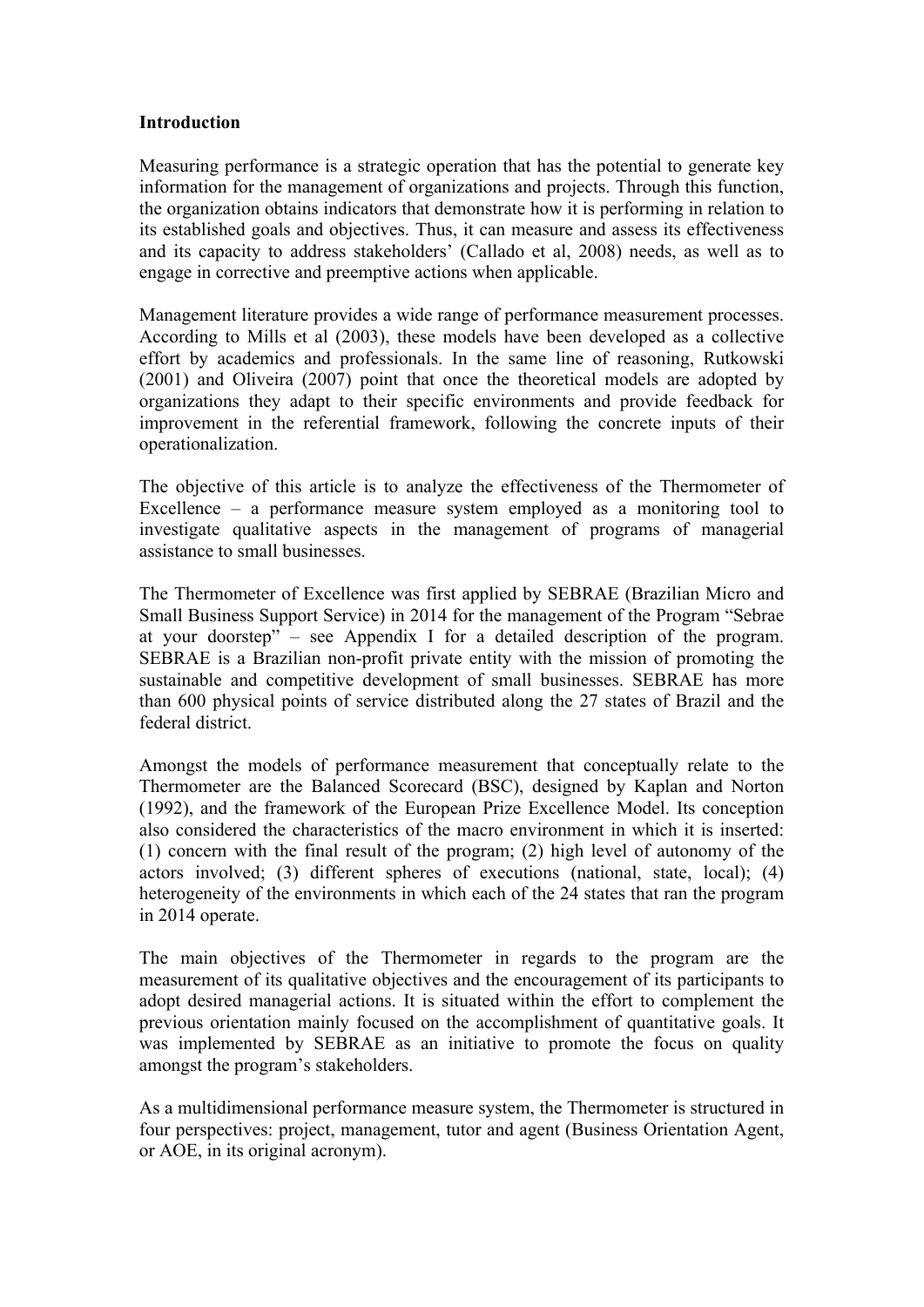The following section, Theory and Hypothesis, presents the theoretical reference in which the Thermometer is conceptually based. It brings a historical perspective surrounding the topic of performance measure systems, how it evolved and the main arguments that the theory provides to support the use of multidimensional performance measures. More importantly, this section relates these theoretical foundations to the conception and application of the Thermometer, putting forward the hypothesis that it is an effective instrument to achieve qualitative goals and encourage the observance of desired managerial practices.

The section of Methodology and Results, present the strategy used to measure the effectiveness, the construction of econometric model and the regression technique used (ordinary least square) to test the proposed hypothesis.

Finally, in the Conclusion section, the results are critically contrasted with the theoretical arguments and the implications and recommendations for future research are discussed.

# **Theory and Hypothesis**

Performance measures produce strategic data and information for the good management of organizations and projects. An Indicator is the unit that quantifies the visible form of this measurement. Takashima (1999) defines indicator as "quantifiable representations of the characteristics of products, services, processes and projects. This article uses the SGMP's (2009) definition of Indicator as "metrics that provide information about the performance of an object", aiming at controlling, communicating and improving management. In other words, indicators measure results and manage performance.

Simply establishing and monitoring indicators, however, and according to Marchesan (2005), is not sufficient to clearly assess the functioning of an organization or project. Management literature has coined the expression KPI (key performance indicator) to portray the indicators constructed and applied under these premises (Venkatraman and Ramanujam, 1986). Souza (2014) points that KPIs make sense when they are measured and scrutinized together, generating a privileged view of the processes. When randomly grouped and unstructured KPIs do not represent a system and are counterproductive to interpreting reality.

The systemic characteristic is a key feature of performance measures. We follow Neely (1995) and Corrêa and Corrêa (2006) that argue that a system is a coherent group of KPIs. Macedo-Soares and Ratton (1999) extend this concept, arguing that systems must encompass people, processes, methods and tools in order to generate strategic information.

The concept of performance measure systems is widely referenced in academic journals, what illustrates its relevance in the field of management. Its evolution has been based on its breakdown of features in structural dimensions, containing nonfinancial, internal and external measures, as well as the traditional financial measures (Mills et al, 2000; Esposto, 2001; Bourne et al, 2003; Attadia, 2003).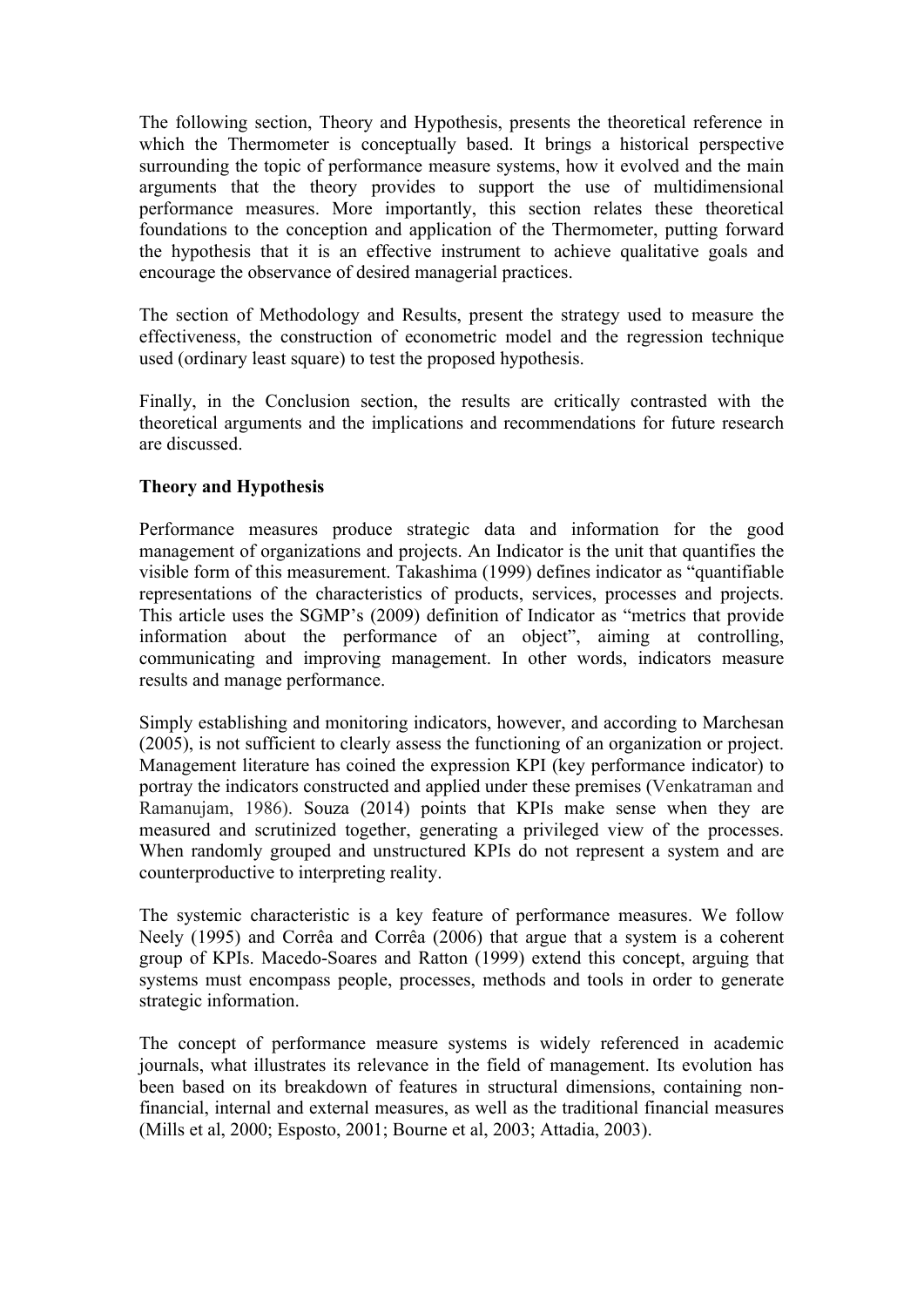The shift started in the end of the 1970s when several authors expressed dissatisfaction with the traditional accounting models (Mills et al, 2000). This trend, according to Bourne et al (2003), identified the main deficiencies of the performance measures at that time: (1) incentive to short-term analysis; (2) lack of strategic focus; (3) didn't focus on the external environment; and (4) didn't encourage continuous evolution.

In the 1980s and 1990s, the dissatisfaction promoted the development of balanced systems that were coined as multidimensional (Esposto, 2001). These new systems addressed the limitations previously identified, as it comprised: non-financial aspects, measurement of external environment, and consideration of historical performance and projection to future goals, promoting the continuous evolution.

This movement unchained academics and professionals to develop tools in order to elaborate measure systems relevant to organizations fulfilling its potential to generate strategic information.

In the evolution demonstrated by Bouckaert and Halligan (2008) the systems have advanced from a point of absolute lack of strategic alignment with the organization and absence of monitoring mechanisms, to an intermediate position where the "governance of performance" was established. It culminates with the current framework characterized by the systemic nature of KPIs and its integration to the governance networks within the organization and transparent and efficient methods of monitoring.

Another relevant point of these modern models of performance refers to how the KPIs are grouped. According to Souza (2014), they must be combined according to their similarities, for example: who is responsible, in what stage it is executed, where it is situated in the value chain.

The base for the conception of a measure system lies within the foundations that the theory offers. The current view of systems encompass the notion of the provision of a basic framework from which organizations can build their own and specific systems. Rutkowski (2001) points to this argument, claiming that the models "don't prescribe a management form, but indicate the necessary perquisites to achieve excellence".

# *Influence of the Balanced Scorecard and the European Prize Excellence Model*

The BSC model comprises four perspectives: one financial and three non-financial (clients, internal processes and learning and growth). The model suggests a structure that assists the translation of business strategies into detailed actions.

The Thermometer of Excellence assumed a similar dynamic in its conception, with prompt inputs and adaptations, carried out after the stage of mapping the activities and critical points of the program, as suggested by the BSC's methodology.

As for the European Prize of Excellence Model (EFQM), it is recognized by Buccelli (2013), FNQ (2013), Barbosa (2008) and Ferreira (2003) as the state of the art in terms of practices and international recognition. This is in line with Jensen and Sage's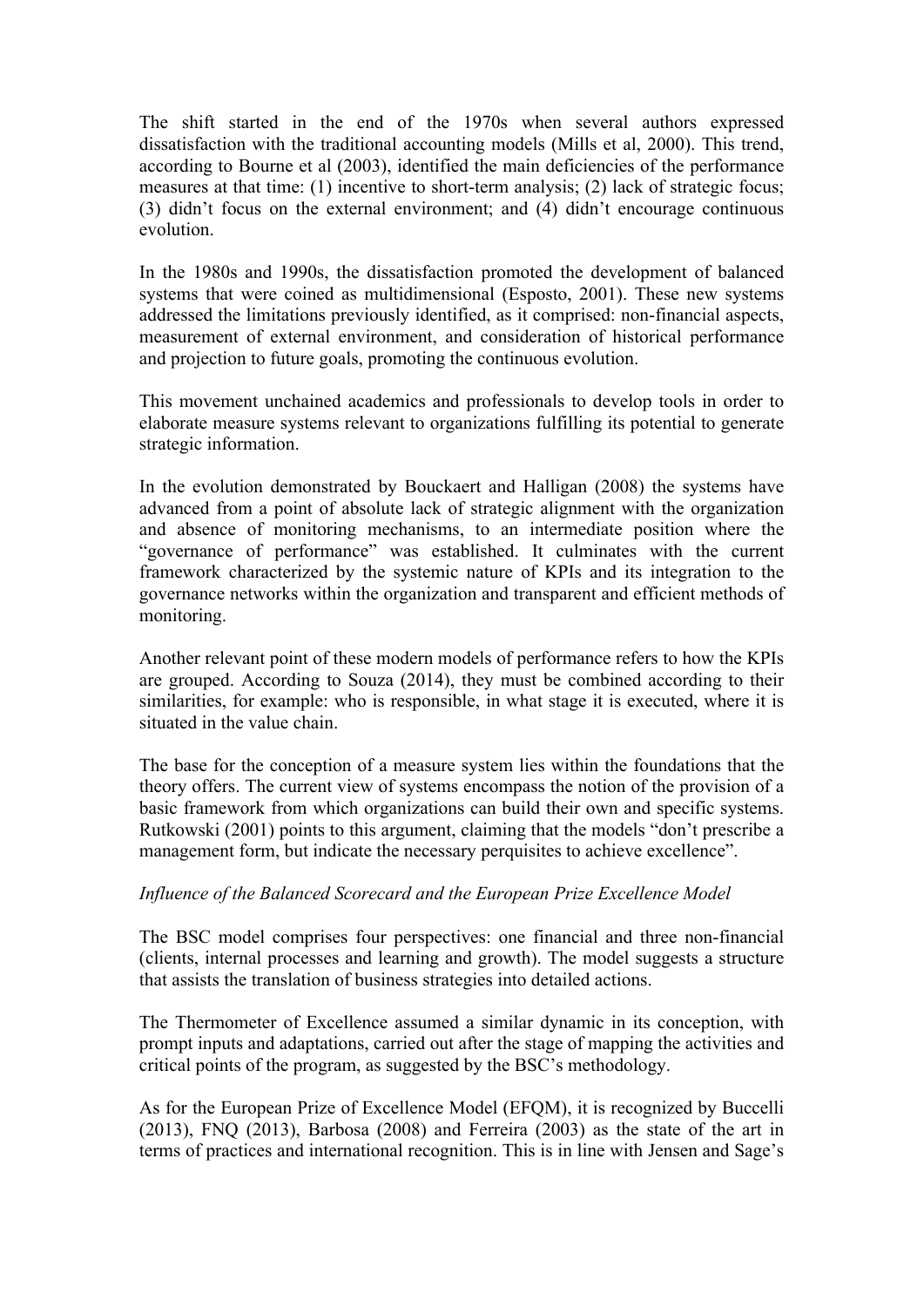(2000) assertion that these prizes reflect the most current concepts in the performance measures literature.

The Figure 1 portrays the model designed by the EFQEM and its systemic feature. It is composed by nine dimensions: the five disposed on the left represent the enablers (leadership, people, strategy and partnerships and resources) and the four on the right the Results' dimension (people, customer, society and business results). This model addresses the concerns of Bourne et al (2003), as it intrinsically encourages learning, creativity and innovation as a natural dynamic of the model.



Figure 1. Source: EFQM (2015)

In an analysis of the Thermometer, there are robust conceptual resemblances with the framework of the EFQM. In its body, there are elements that particularly refer to its dimensions of:

> 1) Leadership: "state manager is exclusively dedicated to the program" and "state manager monitored feedback report through the system";

> 2) People: "tutor took part in the training of the tutor's methodology" and "the agent was approved in a 76 hours training with methodology developed by SEBRAE Nacional";

> 3) Strategy: "project proposal follows structure recommended" and "state manager weekly analyzes performance indicators and propose action plans to correct deviations"; and

> 4) Partnerships: "the announcement of the "call for professionals" included visits to universities or other institutions that might supply workforce for the program".

The Brazilian version of the prize, The National Prize of Quality (PNQ, in the official acronym) was inspired in the EFQM. It is also structured in dimensions (eight in this case) and was constructed under the Excellence in Management Model – MEG approach (FNQ, 2015). This framework is based on the concept of continuous improvements and publicity and dissemination of best practices. Hence, as in the European reference, the dynamics of the Thermometer also bears similarities with the PNQ.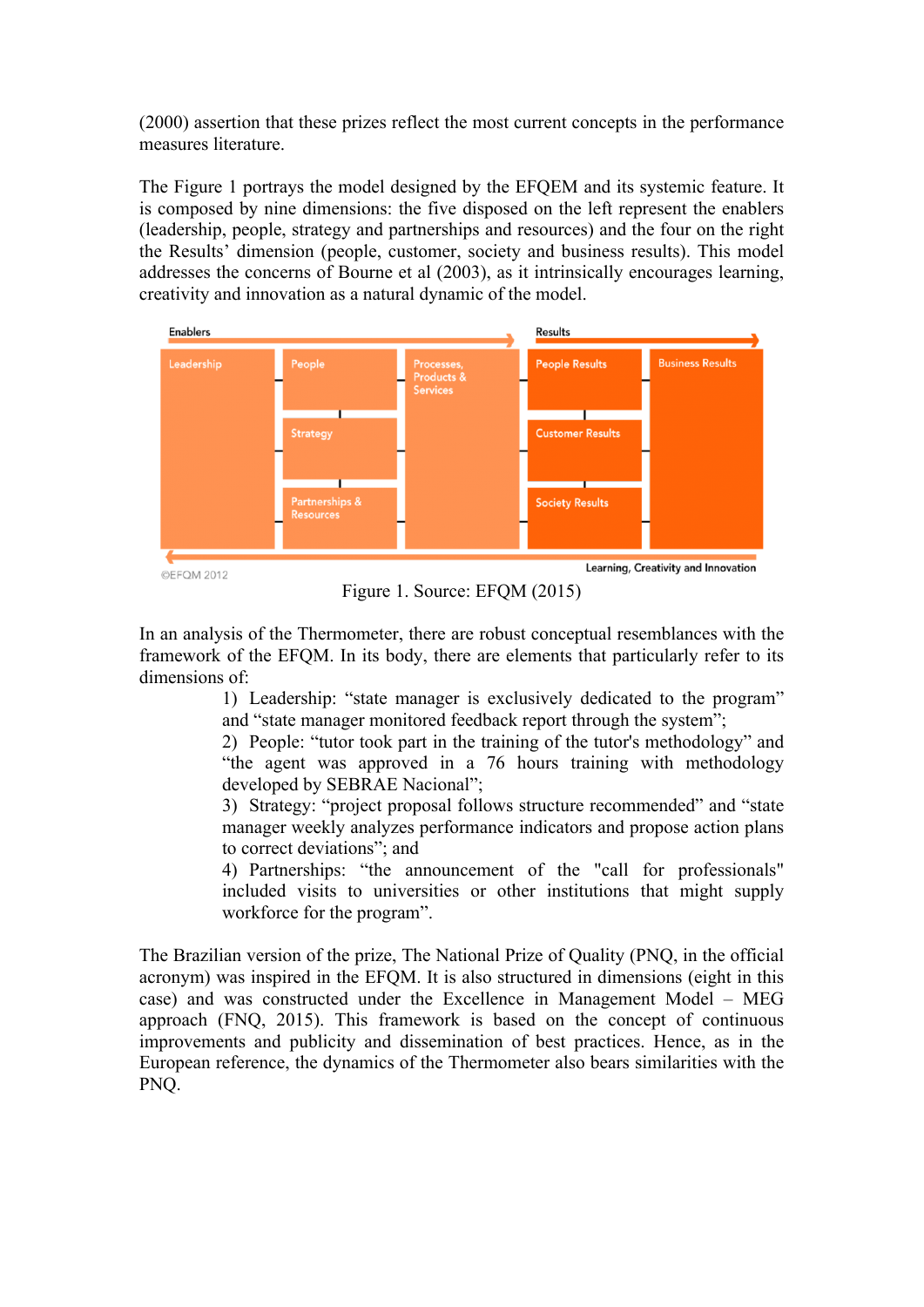# *The conception of the multidimensional measures of the Thermometer of Excellence*

The Thermometer was conceived taking into account the internal and external macro environment in which it is inserted, following Kaplan and Norton (1997 e 2010) and Gee (2008). The features of high level of autonomy by the local managers, different spheres of execution, the heterogeneity of the environment in which small businesses operate and the necessity of a large scale training and supervision of local agents have risen the need to develop a multidimensional measure system.

This system was complemented by a comprehensive account of the responsibilities of the multiple actors involved in the program, as highlighted by Gonçalves (2002), through a RACI (Responsible, Accountable, Consulted, Informed) Matrix, attribute.

Founded on the main features of the environment and adherent to the conceptual architectures described, the Thermometer was created as a multidimensional performance measure system with four perspectives (or dimensions):

> 1. Project: questions related to the conception, structure and guidelines. KPIs: indicate the degree of observance of the national guidelines, deadlines, use of financial and human resources and agents' training;

> 2. Management: questions related to the role of state manager: KPIs: evaluate managerial procedures, manager's dedication and intensity of monitoring of the other actors.

Although the National SEBRAE elaborates and establishes standard methodologies, rules and guidelines, its enactment is limited to encouraging the "what to do", since there is no hierarchical influence on the state managers. As advocated by Barbosa (2008) and Martins (1999) they possess, as executors, a high degree of independence on the "how to do". The KPIs, in this sense, would function as a tool to encourage desired behaviors, offering the individuals (state managers in this case) directions to achieve the objectives of the program (FNQ, 2009; Vieira, 2005). The questions in this section represent the desired good practices observed throughout the execution of the program in previous years. They offer guidance in which the state managers can rely on.

> 3. Tutor: questions related to the responsibilities of the tutor and his/her supervision of the agents and the compliance to the national guidelines. KPIs: execute and evaluate the visits of the agents to the small businesses, execute and follow procedures of the planned meetings with agents, analyze the meeting of deadlines of visits and applicability of solutions offered.

> 4. AOE: questions related to the performance of the agents and his/her level of compliance to national guidelines. KPIs: evaluate the following of the methodology and guidance when approaching and attending the small businesses, evaluate the applicability of the solutions recommended and implementation of basic managerial orientations provided.

The grouping in these four dimensions sought to thematically combine the executors of each action and design KPIs accordingly, in an easy-to-follow manner. This arrangement was based upon two aspects. First, a transparent and comprehensive set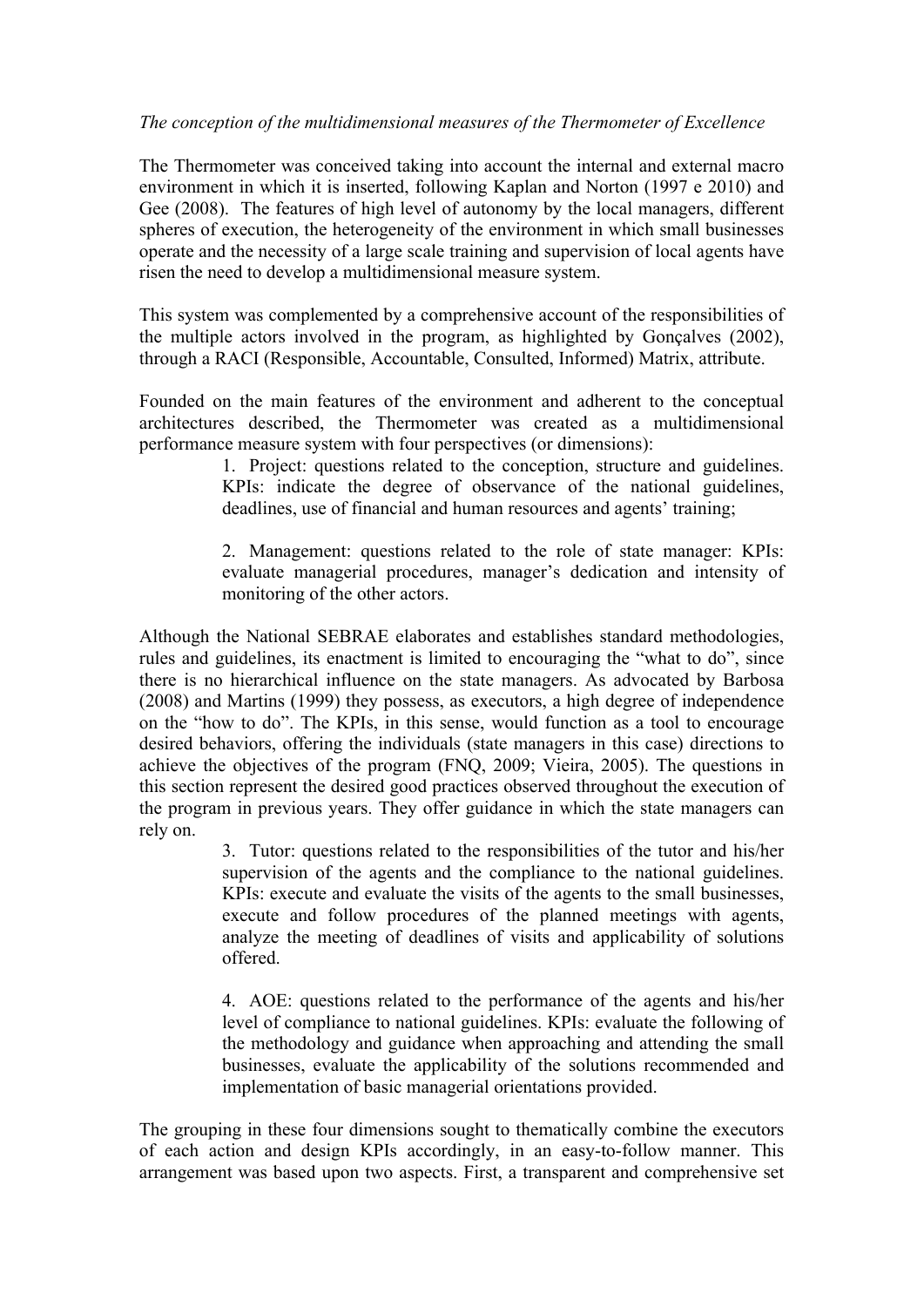of responsibilities of the actors involved (Gonçalves, 2002). Secondly, a system that fosters communication and promotes engagement with the participants of the program (Martins, 1999).

## *Balancing the (de)centralization of the measure system*

In the end of the 1980s, international institutions such as the United Nations and the World Bank started to advocate in favor of the decentralization of project management (Tobar, 1991). In 1983, the seminal publication of G.Shabbir Cheema e Dennis A. Rondinelli titled *Decentralization and Development* (1983), argues in favor of decentralizing project management in order to

> 1)Reduce the negative effects of bureaucracy; 2)Respect local priorities and needs; 3)Provide wider representativeness in decision-making; 4)Increase institutional stability; 5)Increase efficiency in its operation; and 6)Reduce costs.

This decentralization is incorporated in the core of the program "Sebrae at your doorstep" and is embodied in the Thermometer of Excellence.

On the other side, in order to maintain the national status of the program, there is the need to incorporate a certain degree of centralization. In this manner, it is the National SEBRAE, without local adaptations, that defines the structural guidelines, methodology and institutionalizes of best practices.

This decision came from the realization of the potential risk the heterogeneity of scenarios of each state may have pose to the program. Each state is sovereign to assemble its management structure, to define the profile of the executors and to respond to the stakeholders that may have differing perquisites, expectations and needs according to where the program runs.

The Thermometer is a managerial tool to mitigate this risk, once it establishes the desired outcomes to address the most critical points. The instrument conveys the balance between centralization and decentralization of managerial decision-making.

Because of its national reach the environment in which each state operates differs significantly, which characterizes the execution of the program as highly heterogeneous in terms of organizational culture, profile of actors involved and small business approached. Consequently, the Thermometer's purpose goes beyond the inducing of the adoption of best practices. It provides a detailed guide step-by-step on how to manage the program.

This paper hypothesizes that the Thermometer of Excellence, designed following the frame of reference outlined about performance measure systems, is a managerial instrument effective to the:

> (a) Achievement of qualitative goals of applicability of solutions and satisfaction of small businesses; and

> (b) Encouragement to observe national guidelines and desired best practices while implementing and executing the program locally.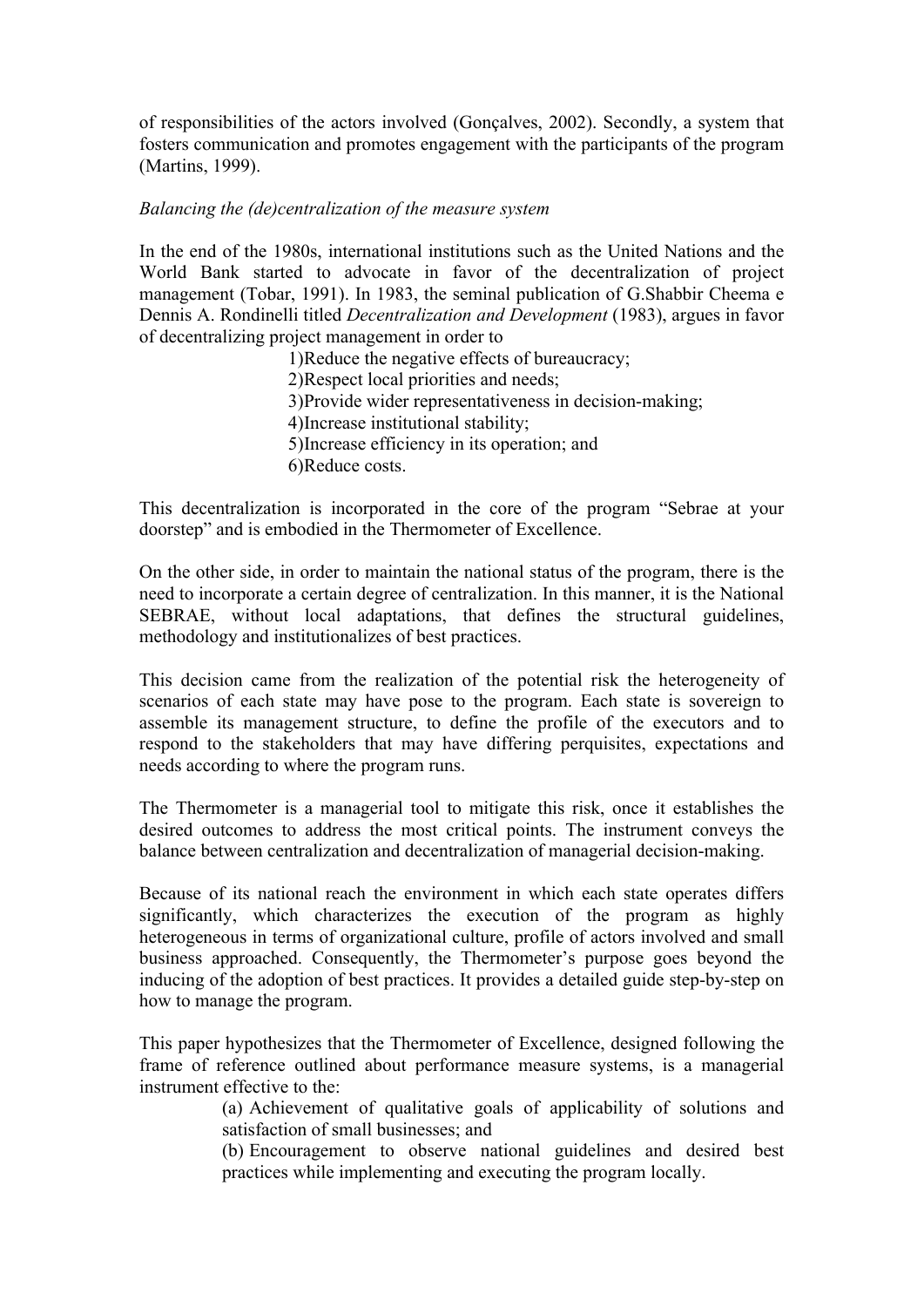# **Method and results**

The methodology to evaluate whether the Thermometer has fulfilled its objectives consists of the construction of an econometric model to test the effect of the Thermometer's result on the qualitative goals of the program. The estimator used in the regression was the ordinary least square.

The population of the study comprises results of twenty-two of the twenty-four states that participated in the program. Data from two states were dropped because these states started the program in the second semester of the year thus could not be evaluated.

The dependent variable was constructed as the Sum of the following measures:

1. Percentage of businesses that applied at least one of the solutions recommended by the agents is higher than 80%;

2. The applicability of the non-autonomous (excludes didactic material provided to the businesses) solutions recommend by the agents is higher than  $20\%$ 

3. The average satisfaction of the businesses visited, in a scale of 1 to 10 is superior to 8.

Initially, the result of the consolidated result of the thermometer was contrasted with the percentage of the physical execution of the program, the percentage of companies visited in regards to the established goal. The result of the regression was not significant. This indicates that there is no direct relationship between the achievement of quantitative goals and the result of the Thermometer.

This result reinforces the perception that the quantitative objects are not necessarily dependent on the managerial instruments and abilities of the program. They can be subjected to and influenced by exogenous factors such as the dimensioning of the goals, local priorities and strategies not necessarily related to the quality on management.

Consequently, there was created a model with the consolidated result of the thermometer (*TerCon*) as the independent variable. As variables of statistical control of the eventual bias of the equation, there were employed those that may have influenced the result of the thermometer:

Value per company (*ValCom*): each state has a financial limit to propose its budget. This variable was constructed dividing the total budget of the project by the quantity of businesses that were visited in 2014. This average is expected to impact positively on the dependent variable, as, in theory, the more financial resources allocated to the project, the higher its impact on the project.

Average quantity of businesses per agent (*ComAgent*): this variable was constructed dividing the total quantity of businesses visited in 2014 by the quantity of agents that effectively worked throughout the year. It is expected that the lower the average, the higher the dependent variable, as the agents were able to provide a more personalized service to the businesses.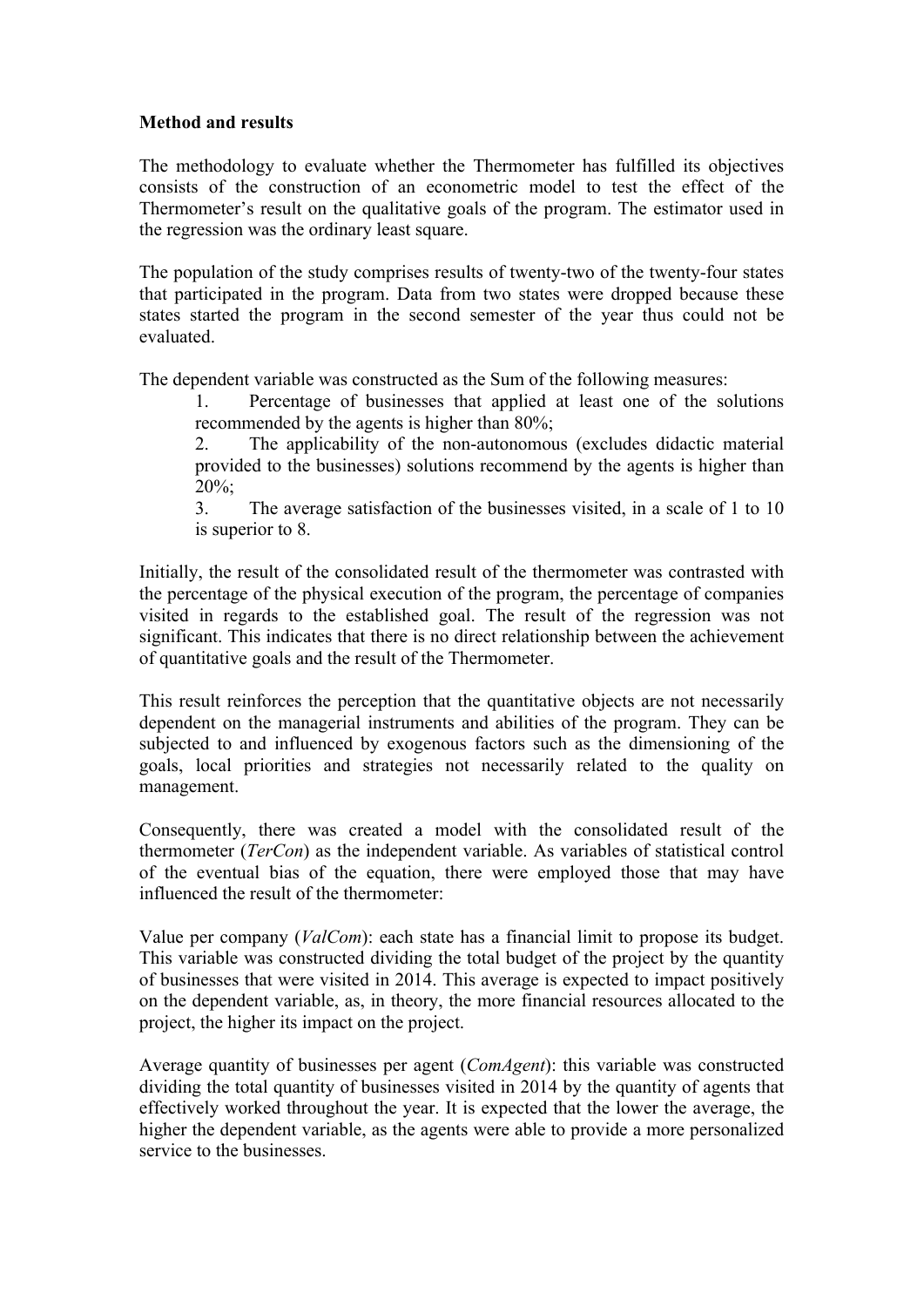Average quantity of agents per tutor (*TutAgent*): this variable was calculated dividing the total quantity of the agents by the total quantity of the tutors that effectively worked in 2014. It is expected that the lower the average, the higher the dependent variable, as the tutors would have provided a better supervision and more personalized assistance to the agents, therefore contributing to his better approach of businesses.

Table I presents the results of individual correlations and descriptive statistics of the variables in the model.

| <b>Descriptive statistics</b> |        |                       |        | <b>Correlation matrix</b> |      |               |      |         |   |   |
|-------------------------------|--------|-----------------------|--------|---------------------------|------|---------------|------|---------|---|---|
| Variable                      | Mean   | Standard<br>deviation |        | Minimum maximum           | 1    |               | 2    | 3       | 4 | 5 |
| Result                        | 42,60  | 30,18                 | 0,00   | 80,00                     |      |               |      |         |   |   |
| TerCon                        | 0,77   | 0,18                  | 0,24   | 0,93                      | 0,64 |               |      |         |   |   |
| ValCom                        | 244,16 | 39,50                 | 139,90 | 290,80                    | 0,47 | $\mathfrak b$ | 0,31 |         |   |   |
| ComAgent                      | 231,02 | 82,67                 | 88,20  | 354,70                    | 0,04 |               | 0,26 | $-0,24$ |   |   |
| TutAgent                      | 0,13   | 0,45                  | 0,10   | 0,20                      |      |               | 0,01 | 0,39    |   |   |

**Table I – Descriptive statistics and individual correlations**

Notes: a) denotes significance at the 99% level of confidence; b) denotes significance at the 95% level of confidence.

Variables: Result –dependent variable; TerCon: consolidated result of the thermometer; ValCom: average amount of the budget per company; ComAgent: average quantity of companies per agent; TutAgent: average quantity of agents per tutor.

Individually there is only one significant direct relationship amongst the variables in the model. It is a positive association between the dependent and independent variable. This indicates that the higher the result of the Thermometer, the higher the number that represents the achievement of the finalist goals.

Table II presents the result of the regression. The model's specification is significant in the level 99% level of coefficient (Prob.  $>$  F = 0,015) and a robust R<sup>2</sup> of 0,4965.

Complementarily, there were applied statistical tests to verify potential mal specification of the model. The VIF (variance inflation factor) multicollinearity certifies the absence of exact lineal relations in the equation, what would compromise the integrity of the results. The result was negative with an average of 5,36. The Breush-Pagan/Cook-Weisberg heteroskedasticity test was also executed to measure the eventual bias in the distribution of the variables what would weaken the use of the ordinary least square estimator. The result was also negative (Prob  $>$  Chi<sup>2</sup> = 0,45). Both results corroborate the robustness of the model.

**Table II – Regression results**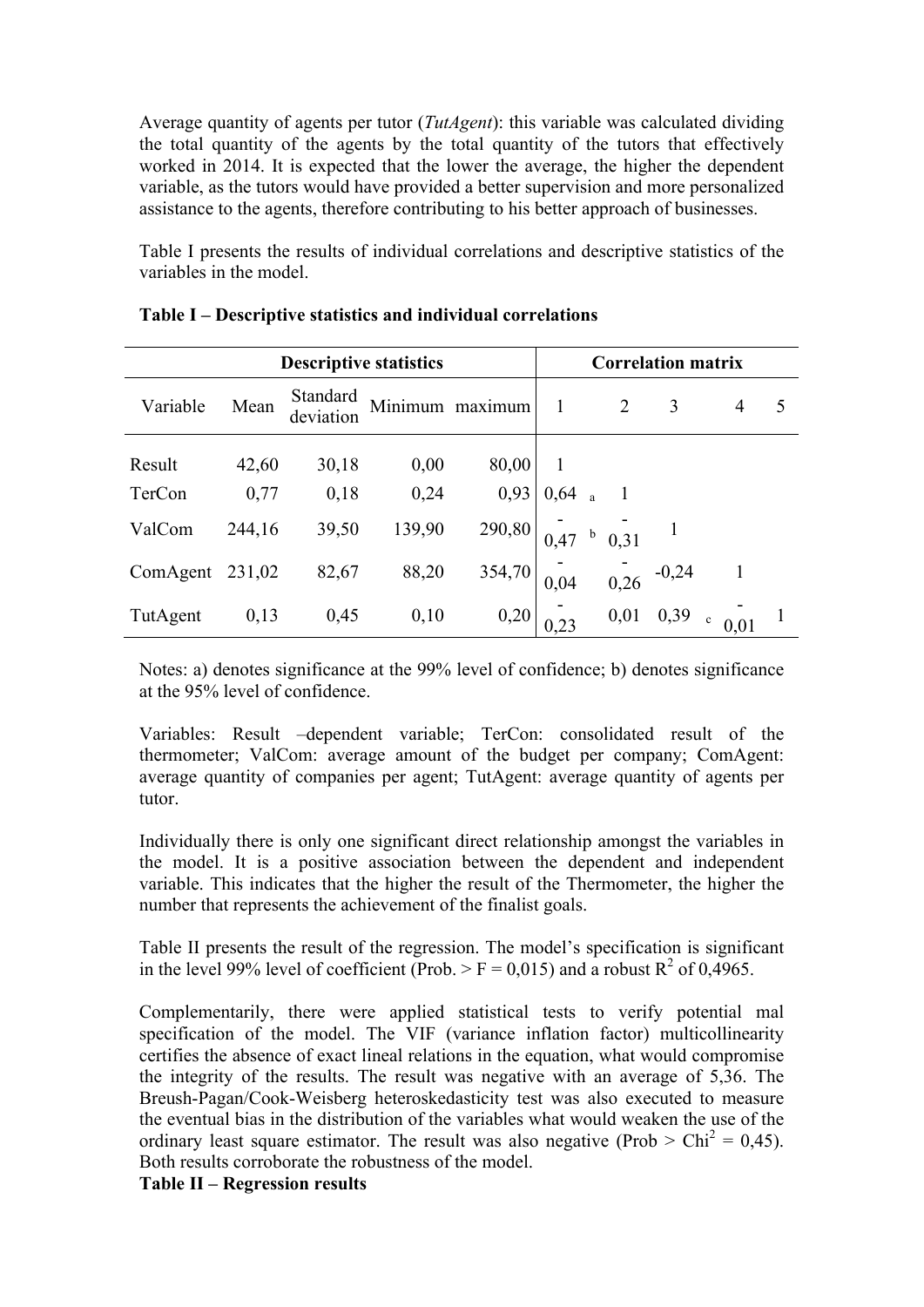| $R^2$            | 0,4965   |                      |              |
|------------------|----------|----------------------|--------------|
| $\mathbf{F}$     | 4,19     | Prob. > $F = 0.01$ a |              |
| <b>Variables</b> |          | Coefficient          |              |
|                  | TerCon   | 107,25               | <sub>a</sub> |
|                  | ValCom   | $-0,07$              |              |
|                  | ComAgent | 0,42                 |              |
|                  | TutAgent | $-140,21$            |              |
|                  | Constant | $-16,37$             |              |

Notes: a) denotes significance at the 99% level of confidence; b) denotes significance at the 95% level of confidence.

Despite the overall significance, there was only individual coefficient statistically significant at least at the 95% level of confidence. It was the consolidated result of the thermometer, which is significantly positive at the 99% level of confidence. This indicates a positive relationship between this variable and the achievement of the qualitative goals, a result that is similar to the one of the individual correlations.

There can be argued, therefore, that the result of the Thermometer positively influences the achievement of the qualitative goals of the project. It is considered, thus as an effective inductor instrument to influence autonomous project managers to adopt desired management practices in the execution of the program.

Exploratory, this study also ran regressions using the result of each dimension as the independent variable. Table III presents results these results for the dimensions of project (TerPro), management (TerMan), tutor (TerTut) and agent (TerAge).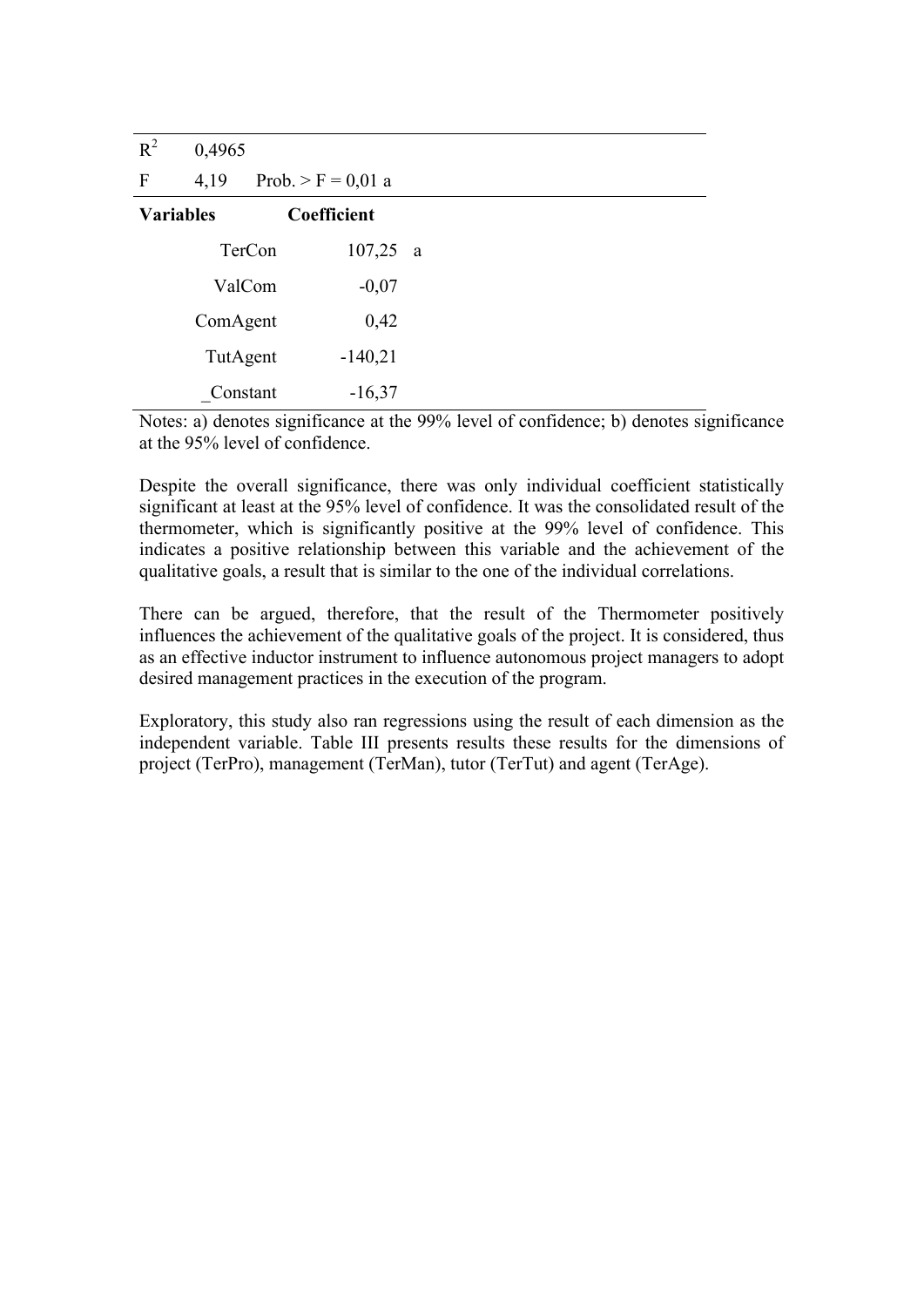|                   | <b>TerPro</b> | <b>TerMan</b> | <b>TerTut</b> | <b>TerAge</b> |
|-------------------|---------------|---------------|---------------|---------------|
| <b>Statistics</b> |               |               |               |               |
| $R^2$             | 0,5799        | 0,2422        | 0,4026        | 0,75          |
| F                 | 5,89 a        | 1,36          | $2,86$ b      | $13,04$ a     |
| <b>Variables</b>  |               |               |               |               |
| Ind variable      | $86,69$ a     | $-4,71$       | $97,36$ b     | $83,65$ a     |
| ValCom            | $-0,40$       | $-0,79$ b     | $-0.08$       | $-0,15$       |
| ComAgent          | 0,00          | $-0,10$       | 0,02          | 0,00          |
| TutAgent          | $-151,74$     | $-0,53$       | $-180,37$     | 11,67         |
| Constant          | 88,57         | 267,00 b      | $-2,07$       | 29,07         |

**Table III – Result regress with the dimensions as independent variables**

Notes: a) denotes significance at the 99% level of confidence; b) denotes significance at the 95% level of confidence.

The regression points that three of the models are significant. The project and the agent dimensions at the 99% level of confidence and the tutor dimension at 95%. The result of the management dimension was not significant. As for the individual results, the independent variables (represented by the dimensional result) behaved exactly as the "F", significant and positive for the project, tutor and agent dimensions.

This result indicates that, in average, the questions are well combined in the dimensions, as three out of the four resembled the results of the consolidated Thermometer's result. There can also be interpreted that individually, as each dimension is grouped by questions directed to a specific actor, the dimensions induce these actors' behavior towards the accomplishment of the qualitative goals through the adoption of the desired actions as planned by the design of the Thermometer.

# **Discussion and conclusion**

This paper has confirmed that the adherence to the framework of performance measures constructed is an effective instrument to the accomplishment of qualitative goals – application of the solutions indicated on consultancies and overall satisfaction by the companies visited.

The results also indicate that the Thermometer is a valid inductor of the adoption of the national guidelines and desired best practices in the implementation of the program by the state managers. This corroborates the strategic notion of performance measures as a valid instrument to pursue primary objectives and promote alignment of management processes.

The Thermometer's framework resembles conceptual similarities with the state of the art references in performance measures systems: the Balanced Scored Card model and the European Prize of Excellence Model. This indicates that these references proportionate a valid guideline to the design of performance systems to a broad range of organizations or projects, considering that the specific realities and environments are adapted.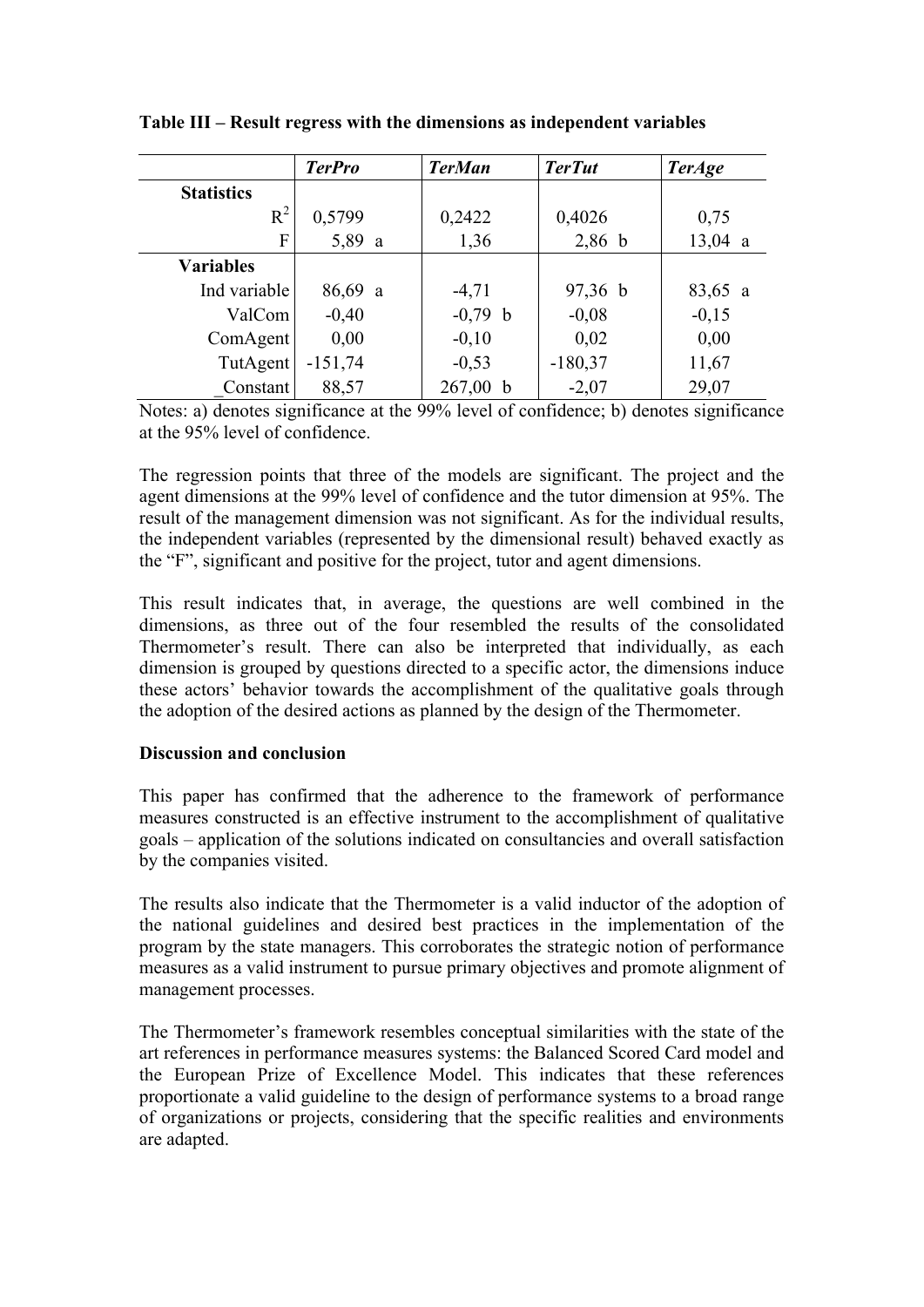The results also confirmed the theoretical proposition that multidimensional measurement systems, when elaborated and applied strategically and instrumentally, as was the Thermometer of Excellence, can lead to the achievement of primary objectives (usually quantitative goals) and to the promotion of management processes alignment.

As an exploratory analysis, the results are valid to enrich the debate about the measurement models effectiveness using the concept of multidimensionality. To a general statistic inference, notwithstanding, it's necessary the use of longitudinal data that allow the use of the panel data regression technique, what can be made from a data base with, at least, two years of occurrences.

For being about a new system, a few questions can obtain maturity, as the inclusion of a specific perspective (or dimension) for the results. This would promote: (i) an interference in the thermometer design; (ii) a reformulation in the indicators disposition and aggregation; (iii) and alterations in the punctuation system and the weighting between the indicators.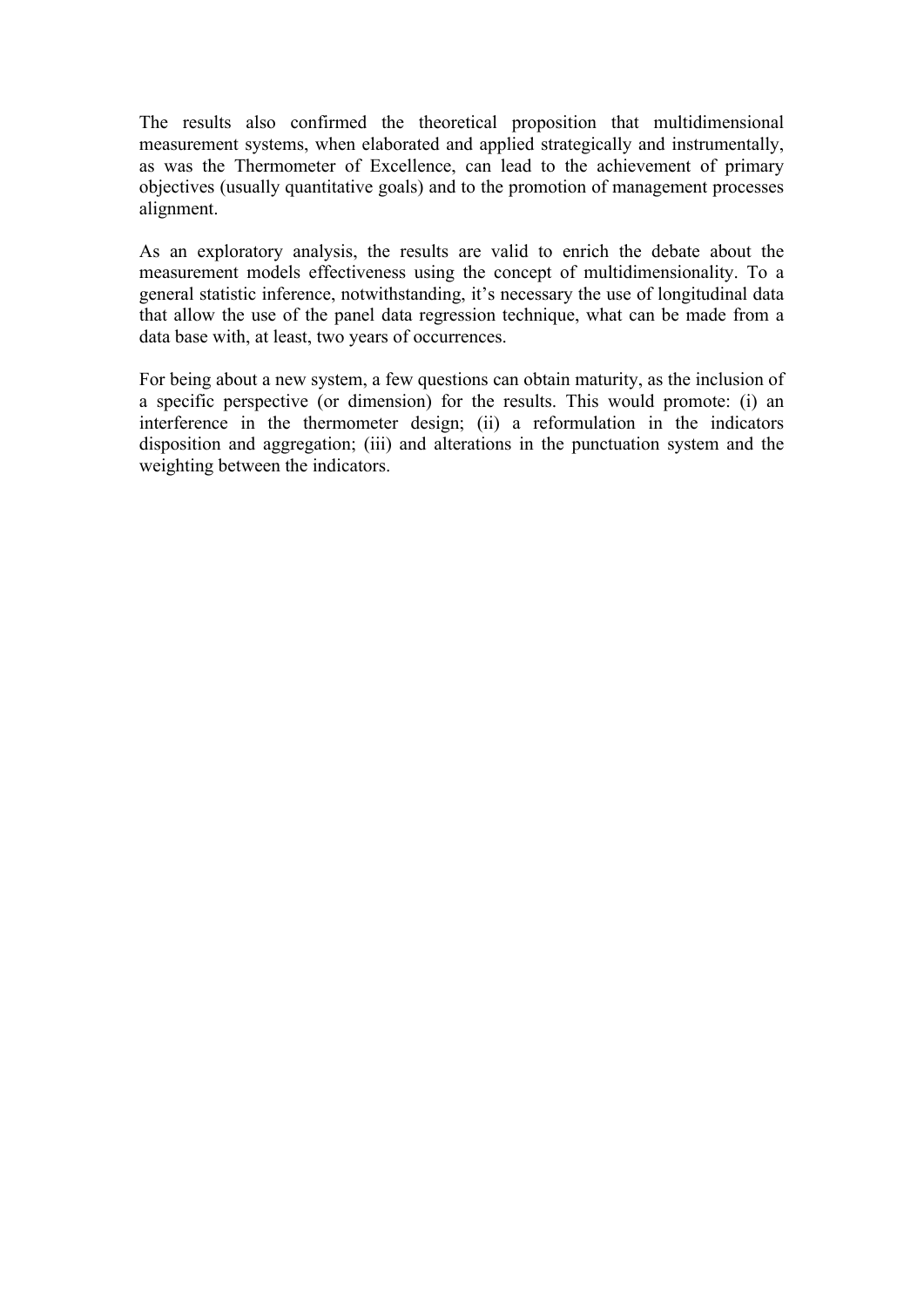# **References**

ARMANI, D. (2004) Como elaborar projetos? Guia prático para elaboração de projetos sociais. Porto Alegre: *Tomo Editorial.*

ATTADIA, L; MARTINS, R. (2003) Medição de desempenho como base para evolução da melhoria contínua. *Revista Produção,* **13** (2): 33-41.

BARBOSA, H. (2008) Indicadores de desempenho dos negócios: avaliação de sua importância no acompanhamento e revisão de ações estratégicas em empresas de manufatura (um estudo de caso). Dissertação Mestrado. Rio de Janeiro: *Fundação Getúlio Vargas*. Available at:

http://bibliotecadigital.fgv.br/dspace/handle/10438/2359. [Accessed in: 04-04-2015]

BOURGON, J. (2010) Em busca de uma nova síntese para a administração pública: textos para discussão. Brasília: *Fundação Escola Nacional de Administração Pública* –ENAP. Available at:

http://www.enap.gov.br/index.php?option=com\_docman&task=doc\_download&gid= 3764. [Accessed in: 04-04-2015]

BITTAR, O.. (2001) Indicadores de qualidade e quantidade em saúde. *Revista de Atenção à Saúde* - *RAS*: **3** (12): 21-28.

BOTELHO, A (2002) Os indicadores de desempenho e o piloto automático. Centro da Qualidade, Segurança e produtividade. *Centro de Qualidade, Segurança e Produtividade* - QSP Available at: http://www.qsp.org.br/biblioteca/os\_indicadores.shtml. [Accessed in: 21-04-2015]

BOURNE, M. NEELY, A. MILLS, J. PLATTS, K. (2003) Implementing performance measurement systems: a literature review', *Int. J. Business Performance Management*, **5** (1): 1-24.

BUCCELLI, D. (2013) Prêmio Nacional da Qualidade: gestão da qualidade ou qualidade da gestão? *XXXIII Encontro Nacional de Engenharia de Produção – ENEGEP.* Available at:

http://www.abepro.org.br/biblioteca/enegep2013\_TN\_STO\_178\_016\_21868.pdf. [Accessed in: 04-04-2015]

CALLADO, A1; CALLADO, A; ALMEIDA, M. (2008) Utilização de indicadores de desempenho não-financeiros em organizações agroindustriais: um estudo exploratório. *Organizações Rurais & Agroindustriais, Lavras,* **10** (1): 35-48.

CORRÊA, H.; CORRÊA, C. (2006) *Administração de produção e operações*. 2nd Ed. São Paulo: *Atlas.*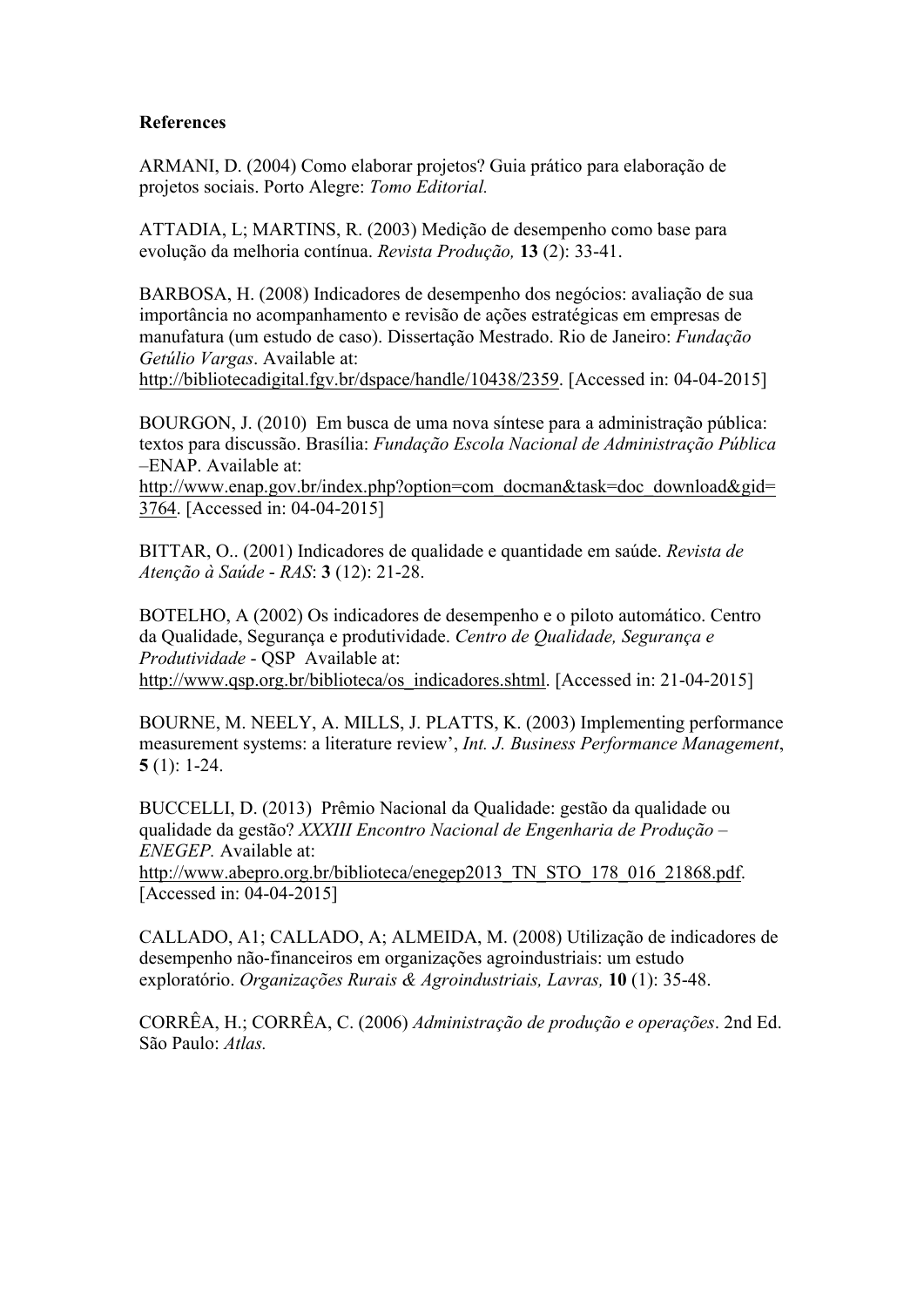ESPOSTO, K. AKEN, E. RENTES, A. (2001) Processo de desenvolvimento de um sistema de medição de desempenho baseado em uma metodologia de transformação organizacional. Anais: *XXII Encontro Nacional de Engenharia de Produção - ENEGEP*. Available at:

www.abepro.org.br/biblioteca/ENEGEP2001\_TR91\_0367.pdf. [Accessed in: 08-04- 2015]

FERREIRA, A (2003) Análise comparativa do prêmio qualidade do governo federal com outros prêmios nacionais e internacionais de qualidade. Dissertação Mestrado. Brasília: *Fundação Getulio Vargas* - FGV. Available at: http://bibliotecadigital.fgv.br/dspace/handle/10438/3695. [Accessed in: 21-04-2015]

FNQ. (2013) Modelo de Excelência de Gestão-MEG*. Fundação Nacional da Qualidade* - FNQ. Available at: http://fnq.org.br/e-book\_MEG.pdf. [Accessed in: 21- 04-2015]

FNQ. (2009) Sistema de Indicadores. *Fundação Nacional da Qualidade* - FNQ Available at: http://www.fnq.org.br/informe-se/noticias/terceiro-e-book-da-fnqaborda-os-sistemas-de-indicadores. [Accessed in: 21-04-2015]

FNQ. (2013) Modelo de Excelência de Gestão - MEG*. Fundação Nacional da Qualidade* - FNQ. Available at: http://fnq.org.br/e-book\_MEG.pdf. [Accessed in: 21- 04-2015]

GONÇAVES, J. (2002) Desempenho organizacional. Seminário Econômico, São Paulo, n 815. Available at: http://www.decisionmaster.net/Files/Editorial/ DM\_Mensagem\_0010.htm. [Accessed in: 19-04-2015]

GEE, M. (2008) Three simple steps to active your strategic plan. **26** (5). *Nonprofit World.* Available at www.snpo.org/publications/sendpdf.php?id=1596. [Accessed in: 02-05-2015]

LUCCA, G. (2006) Desenvolvimento de um modelo de gestão da tecnologia de informação utilizando o QFD e o BSC*.* Tese Doutorado. Piracicaba: *Universidade Metodista de Piracicaba*. Available at:

www.unimep.br/phpg/bibdig/pdfs/2006/LQWFSRUSTXLL.pdf. [Accessed in: 10-04- 2015]

MARCHESAN, C. (2005) Procedimento para definição de indicadores para avaliação de desempenho: o caso da regulamentação da telefonia fixa no Brasil. Dissertação Mestrado. Rio Grande do Sul: *Universidade Federal do Rio Grande do Sul*.

MACEDO-SOARES, D. RATTON, C (1999) Medição de desempenho e estratégias orientadas para o cliente: resultados de uma pesquisa de empresas líderes no Brasil. *Revista Administração de Empresas*, **39** (4).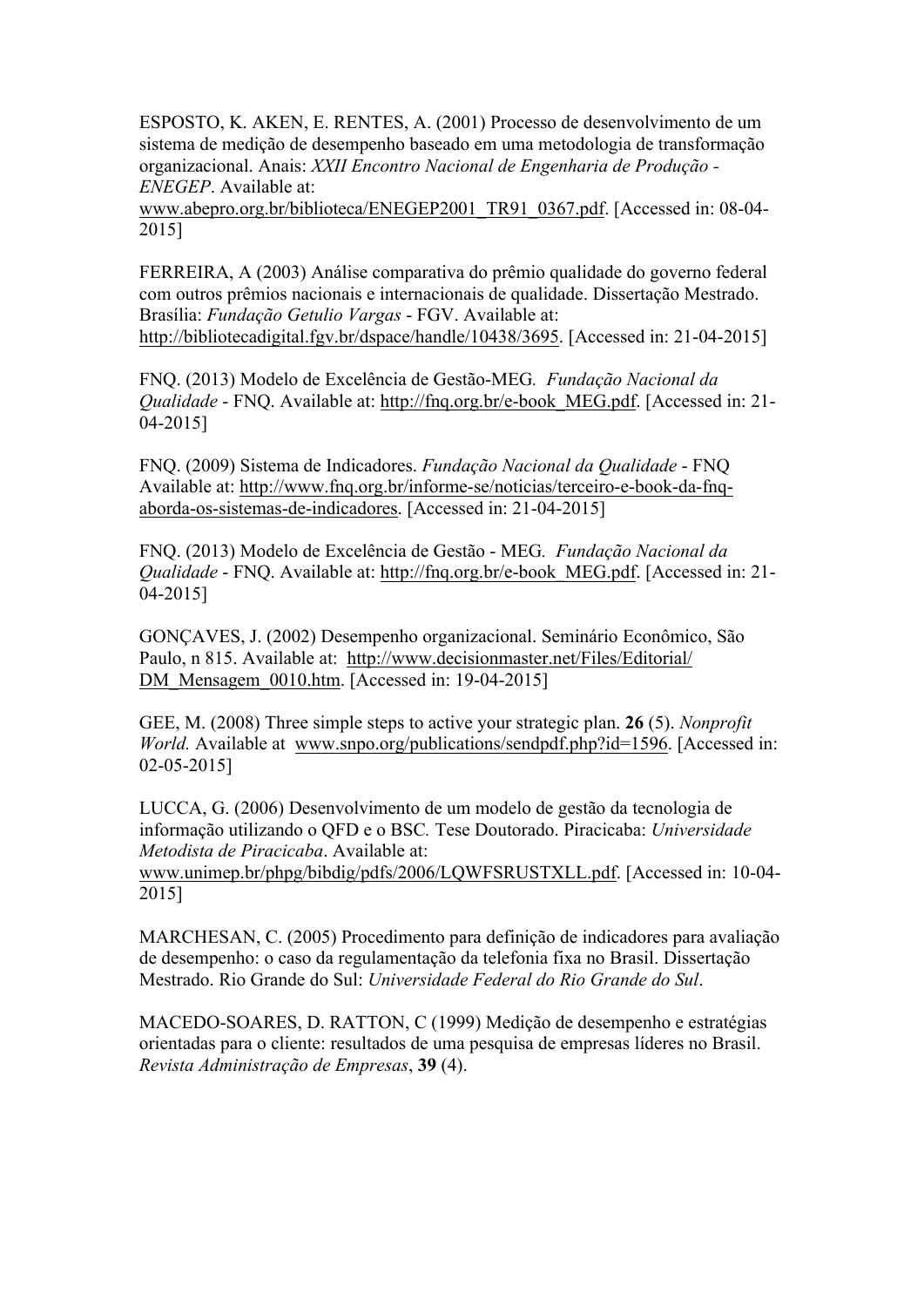MARTINS, H; MARINI, C. Governança para resultados: atributos ideais de um modelo. *III Congresso Consad de Gestão Pública*. Available at: http://www.escoladegoverno.pr.gov.br/arquivos/File/Material\_%20CONSAD/paineis \_III\_congresso\_consad/painel\_12/governanca\_para\_resultados\_conceitos\_e\_tendenci as.pdf. [Accessed in: 08-04-2015]

MARTINS, R. (1999) Sistemas de medição de desempenho: um modelo para estruturação do uso. Tese doutorado. São Paulo: *Universidade de São Paulo.* Available at: http://www.dep.ufscar.br/admin/upload//ARTIGO\_1150068086.PDF. [Accessed in: 13-04-2015]

MOREIRA, D. (1996) Dimensões do desempenho em manufatura e serviços. São Paulo: *Pioneira.*

MUSCAT, A. FLEURY, A. (1993) Indicadores da qualidade e produtividade na indústria brasileira. *Revista Indicadores da Qualidade e Produtividade*. Brasília: **1**  (1): 57-78.

NEELY, A. GREGORY, M. PLATTS, K. (1995) Performance measurement system design a literature review and research agenda, *International Journal of Operations and Production Management.* **15** (4): 80–116.

NEELY, A.D. (1998) Measuring Business Performance: Why, What and How. London: *The Economist Books*.

NEELY, A. (1998b) Measuring business performance. London: *The Economist Newspaper and Profile Books*.

OLIVEIRA, A. COSTA, B. CAMEIRA, R. (2007) Proposta para Concepção de um Sistema de Medição de Desempenho Orientado por Processos: Aplicação em uma Prestadora de Serviços de Suporte Operacional. São Paulo: *XIV Simpósio de Engenharia de Produção*.

OLVE, N. G. (2001) Condutores da performance: um guia prático para o uso do balanced scorecard. Rio de Janeiro: *Qualitymark.*

PEREIRA, R; PEREIRA, G; CAPANEMA, L. (2014) Análise Sistêmica de Efetividade: uma contribuição do BNDES. *Revista Brasileira de Monitoramento e Avaliação,* (8). Available at: http://www.bndes.gov.br/SiteBNDES/export/ sites/default/bndes\_pt/Galerias/Arquivos/conhecimento/efetividade/RBMA\_08\_Anali seSistemicaEfetividade Funtec.pdf. [Accessed in: 08-04-2015]

JENSEN A., SAGE A. (2000) A systems management approach for improvement of organizational performance measurement systems. *Information, Knowledge, Systems Management Journal* , **2** (1): 33–61.

RONDINELLI, D. NELLIS, J. CHEEMA, G. (1983) Decentralization and Development Countries. *Word Bank Satff Working Papers,* **581** (8).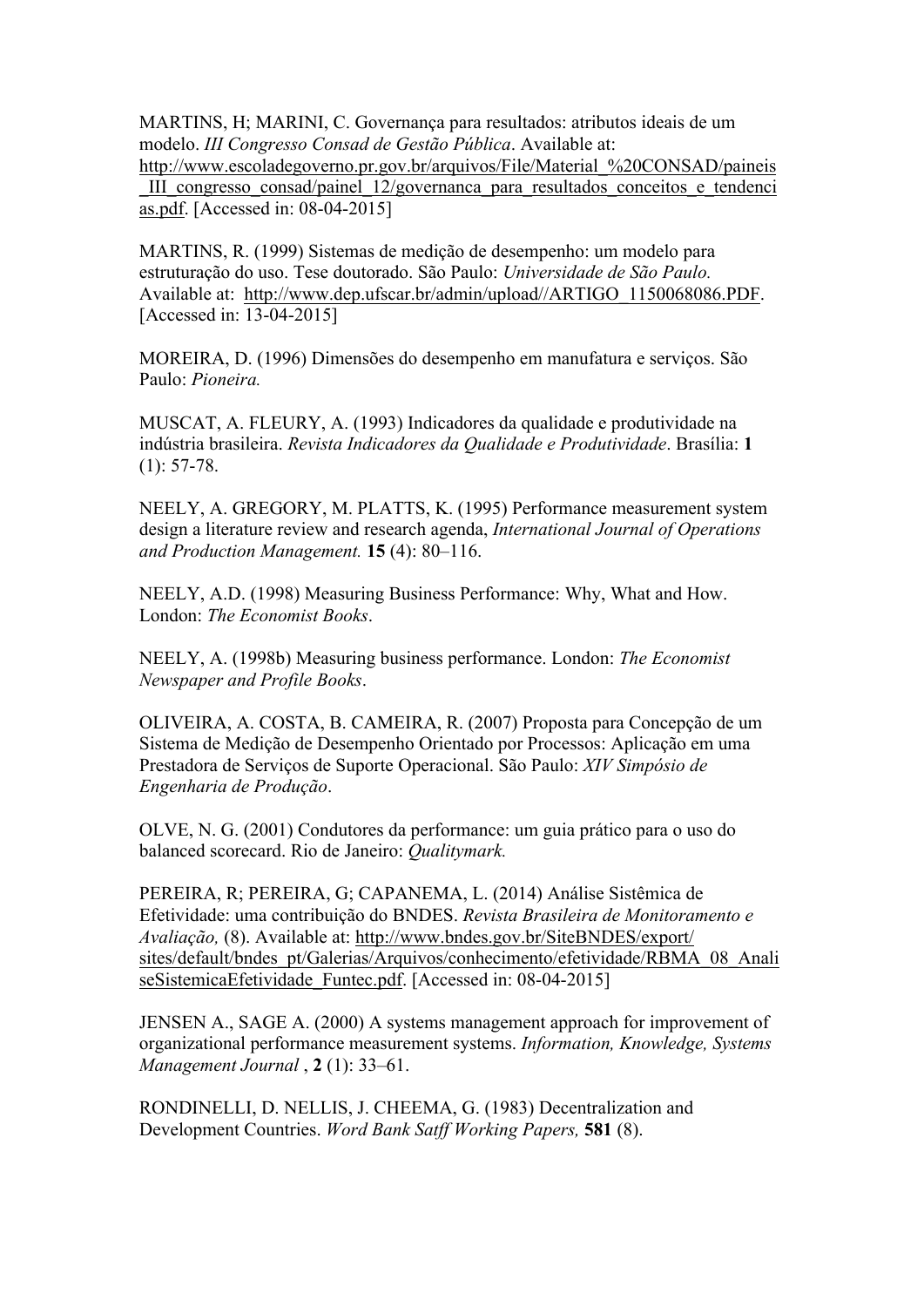RUTKOWSKI, J. (2001) Os prêmios de qualidade como instrumento de diagnóstico e melhoria de desempenho de empresas. *Encontro Nacional de Engenharia de Produção.* Available at:

http://www.abepro.org.br/biblioteca/eNeGeP2001\_Tr21\_0544.pdf. [Accessed in: 08-04-2015]

TAKASHINA, N. (1999) *Indicadores da qualidade e do desempenho*. Rio de Janeiro: *Qualitymark.*

TOBAR, F. (1991) O conceito de descentralização: Usos e Abusos. *Planejamento e Políticas Públicas*, (5): 31-51.

KAPLAN, R. NORTON, D. (1992) The balanced scorecard: measures that drive performance. *Harvard Bussines Review*, **70** (1).

KAPLAN, R. NORTON, D. (1997) A estratégia em ação: balanced scorecard. 19<sup>th</sup> Ed. Rio de Janeiro: *Campus.*

KAPLAN, R. NORTON, D. (2010) Having trouble with your strategy? *Harvard Business Review*. Boston, **78** (5).

SOUZA, D. (2014) *Sistemas de Medição de desempenho para projetos de PD&I no setor de Petróleo e Gás Natural*. Tese Doutorado. Rio Grande do Norte: *Universidade Federal do Rio Grande do Norte*. Available at: http://repositorio.ufrn.br:8080/jspui/bitstream/123456789/13031/1/DayseMOS\_TESE .pdf. [Accessed in: 20-04-2015]

SGMP - Secretaria de Gestão do Planejamento. (2009) *Guia referencial para medição de desempenho e manual para construção de indicadores*. *Ministério do Planejamento - Governo Federal Brasileiro*. Available at: http://www.gespublica.gov.br/biblioteca/pasta.2010-12-08.2954571235/Guia%20- %20Indicadores%20%28versao%20preliminar%20Dez%2009%29.pdf. [Accessed in: 21-04-2015]

TERRIBILI, A. (2010) Indicadores de Gerenciamento de Projetos. São Paulo: *M BOOKS*.

VENKATRAMAN, N. RAMANUJAM , V. (1986) Measurement of Business Performance in Strategy Research: A Comparison of Approaches. *The Academy of Management Review*, **11** (4): 801-814.

VIEIRA, D. DETONI, D. BRAUM, L. (2005) Indicadores de Qualidade em uma Unidade Hospitalar. *III Simpósio de Excelência em Gestão e Tecnologia - SEGeT*. Available at:

http://www.aedb.br/seget/arquivos/artigos06/680\_Indicadores%20de%20qualidade%2 0em%20uma%20Unidade%20Hospitalar.pdf. [Accessed in: 19-04-2015]

XAVIER, E. (2013) Aderência de indicadores de desempenho baseados no Balanced Scorecard, Lean Thinking e Theory Of Constraints: Estudo multicasos em Empresas de Caxias Do Sul. Dissertação Mestrado. Caxias do Sul: *Universidade De Caxias Do*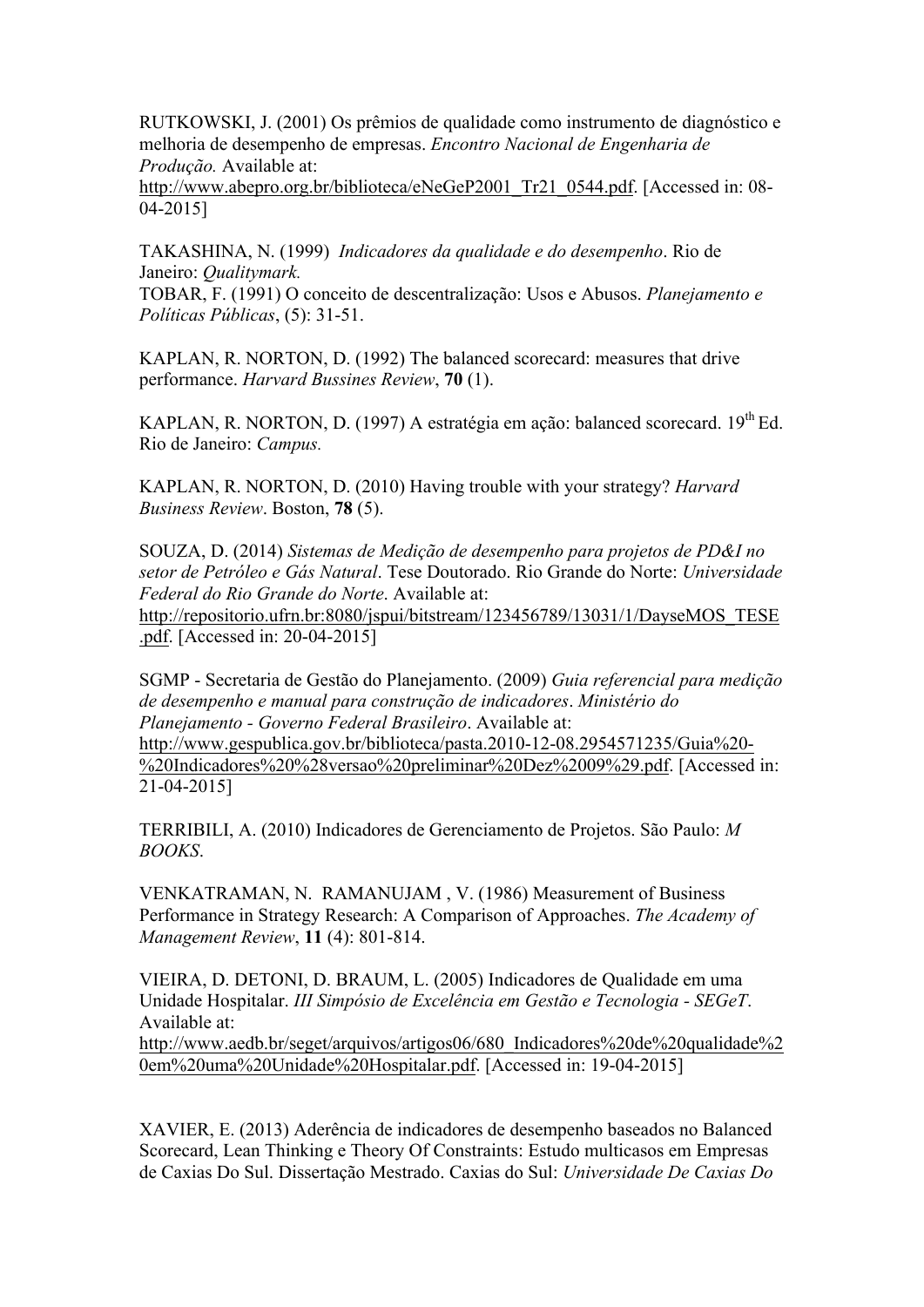*Sul*. Available at: https://repositorio.ucs.br/jspui/bitstream/ 11338/142/1/Dissertacao%20Eduardo%20da%20Motta%20Xavier.pdf . [Accessed in:  $04 - 04 - 2015$ 

Contact email: melotiago@hotmail.com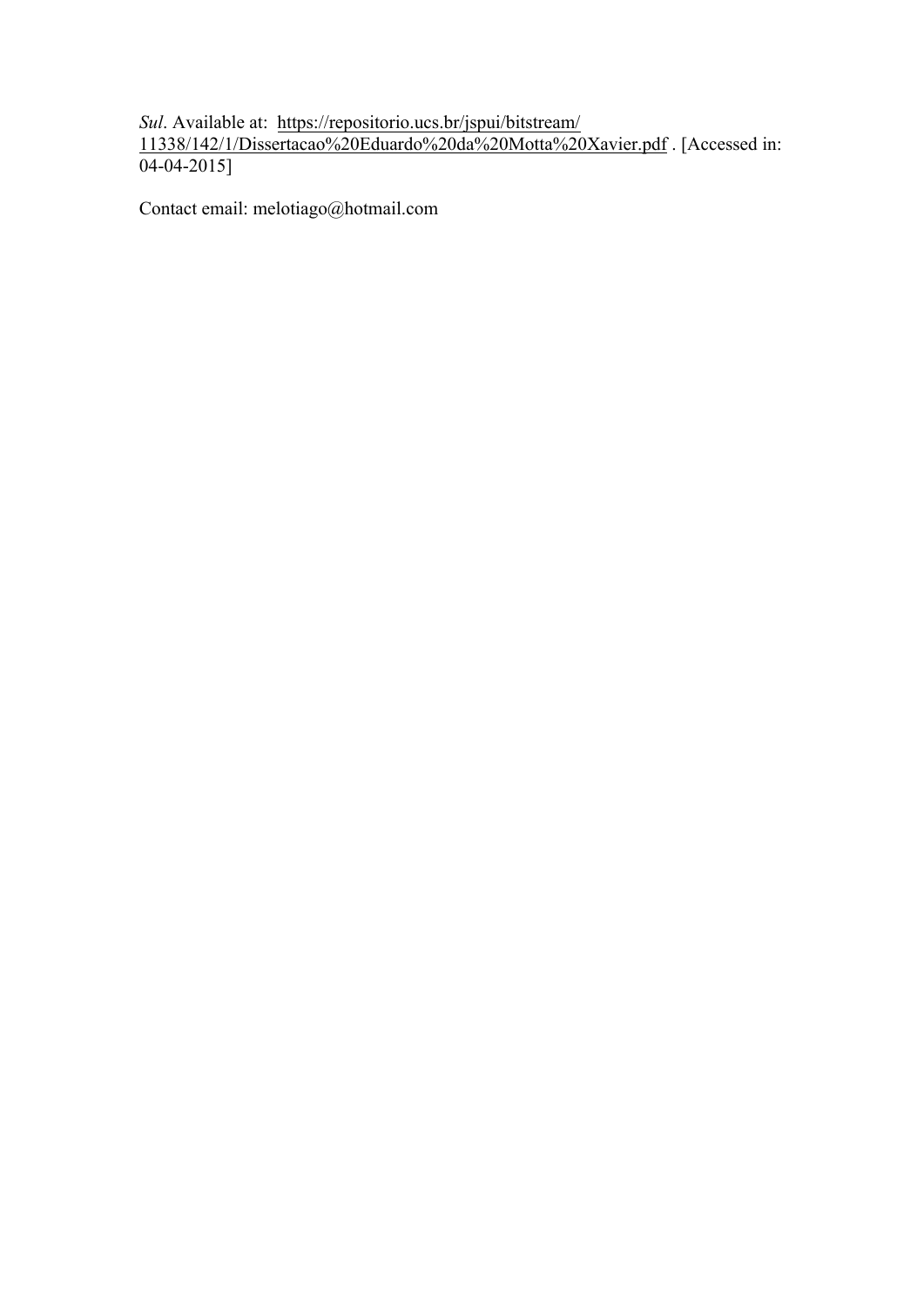## **Appendix I – "Sebrae at your doorstep"**

"Sebrae at your doorstep" is the program designed by SEBRAE, the Brazilian Micro and Small Business Support Service, to approach companies offering basic management tools and its catalogue of business solutions. In 2014, it was executed in 24 states of Brazil by 1600 business orientation agents – supervised by 300 senior consultants – having reached 451 thousand companies.

The program operates as a customized and continuous assessment, support and orientation program for individual entrepreneurs and micro businesses. It consists of up to two cycles of three *in loco* visits carried out by specifically hired and trained professionals. Each cycle runs through a period of approximately 90 days, necessarily within a year. Each of the visits has a predefined script and precise goals. The overall objective of the program is to improve the competitiveness of small businesses through the personalization of the basic managerial tools supplied and the products and services recommended.

The first visit consists of the presentation of the program's methodology followed by the response of a questionnaire, guided by the agent, intended to depict the current level of the entrepreneur in regards to his management skills. In the second visit, the agent brings in a set of individualized suggestions, validated by a senior consultant, of SEBRAE's products and services – such as workshops or online courses – based on the needs assessed on the questionnaire, as well as basic managerial orientations. Finally, in the third visit, the agent verifies the implementation of the solutions offered. Most businesses trail on to a second cycle in the following year, with a replication of the dynamics of the three visits of the first cycle.

The underlying premise of the program is that the provision of better and personalized access to managerial tools and practices will improve the entrepreneur's knowledge of business practices. As a result, he will systematically apply these techniques in his business, culminating in its increasing competitiveness. The reliance on the guided questionnaire to capture the business' current level of development is a key factor to build up the individualized recommendations – both business solutions and managerial basic orientation.

The program executed by four main actors:

- National SEBRAE: provides financial resources for all participant states (in 2014, the budget was approximately 108 million brazilian reais); provides guidance and technical support; establishes, reviews, oversees and improves the guidelines and methodology; monitors the financial and technical execution.

- State SEBRAE: coordinates the program in its respective state. Hires, trains, pays and monitors tutors and agents. Monitors financial and technical execution locally. In 2014 there were 24 states operating the program. They report to the National SEBRAE

- Tutor: directly supervise the work of the agents and their approach to the companies, enforce the use of the methodology and review all the solutions to be offered to the companies. The tutors offer senior guidance and continuous training to the agents. In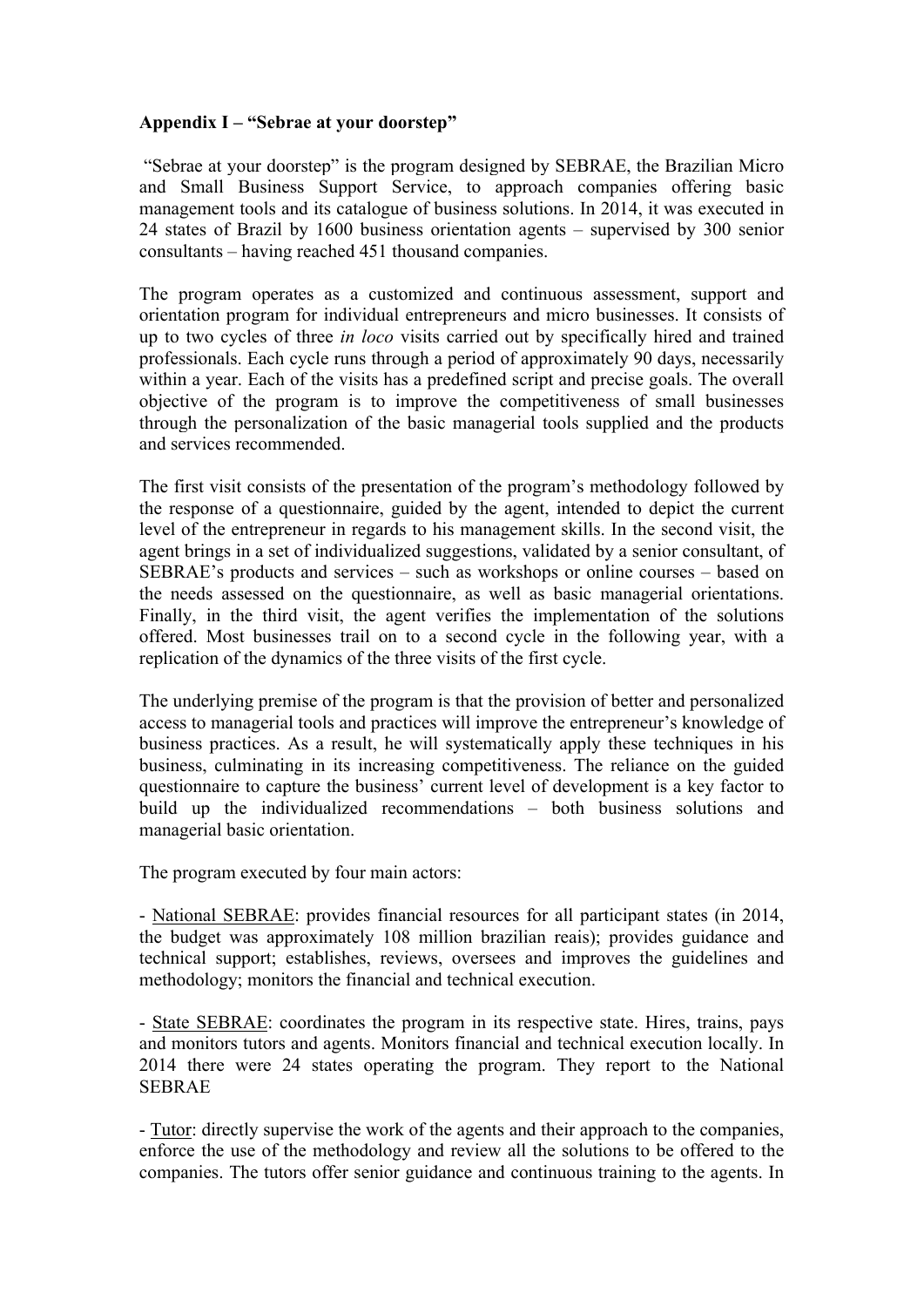2014 there were approximately 300 tutors working on the program. They report to the local SEBRAE.

- Business Orientation Agent (AOE): executes the program. Visits companies, analyzes their questionnaire results and propose solutions accordingly. The agents are constantly being trained and recycled on SEBRAE's business solutions and managerial techniques to apply on the visits. In 2014 there were approximately 1600 agents working on the program. They report to the tutors and the corresponding State SEBRAE.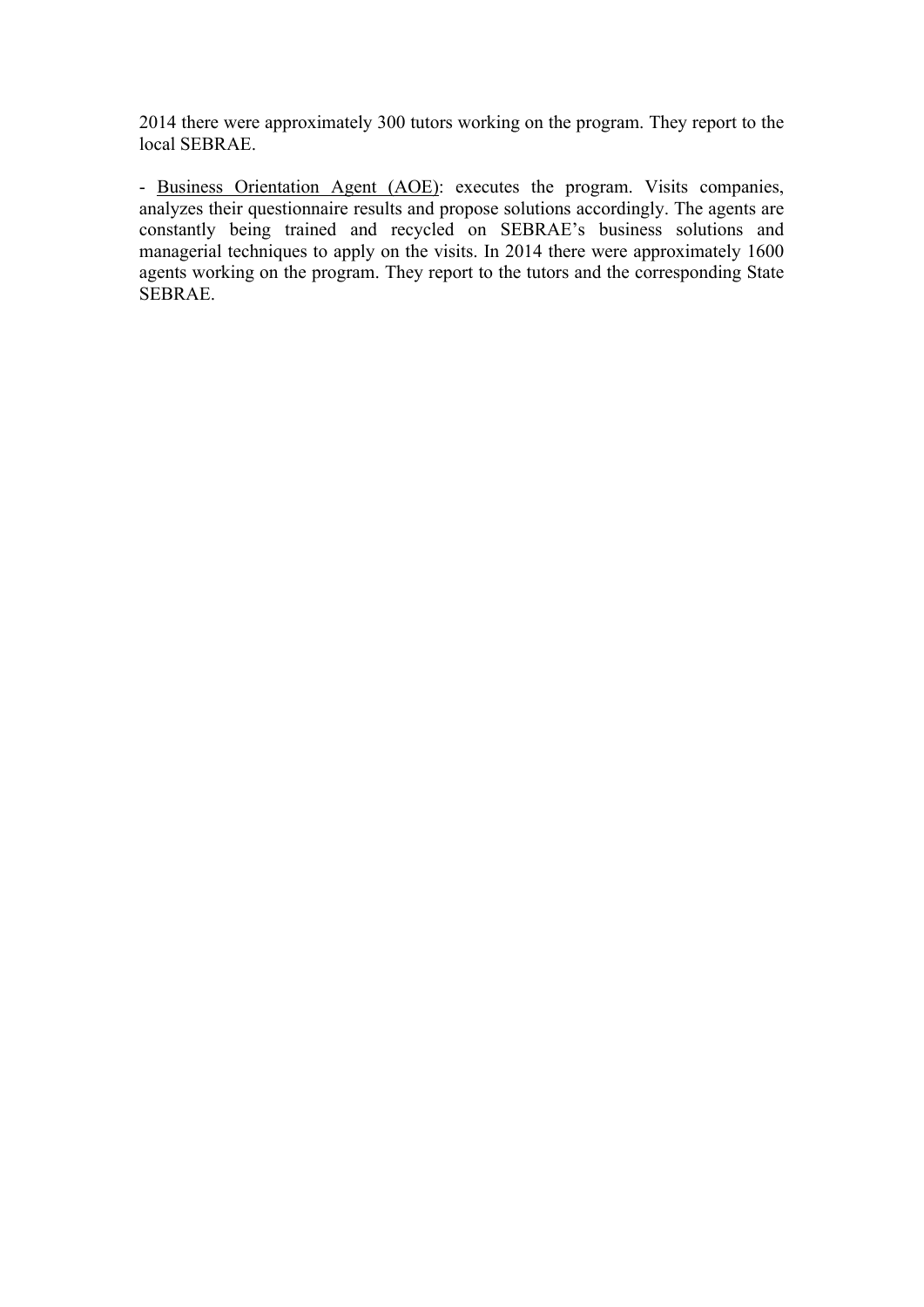# **Appendix II –Thermometer of Excellence and its Application**

| <b>Question</b>                                                                                                                                                                                                                                                             | <b>Evidence</b>                                    | <b>Points</b> |
|-----------------------------------------------------------------------------------------------------------------------------------------------------------------------------------------------------------------------------------------------------------------------------|----------------------------------------------------|---------------|
| 1. Management                                                                                                                                                                                                                                                               |                                                    |               |
| State manager is exclusively dedicated to the<br>program                                                                                                                                                                                                                    | System                                             | 20,00         |
| State manager performance's target is to obtain a<br>result of at least 80% in this thermometer                                                                                                                                                                             | System                                             | 30,00         |
| State manager conducted in loco planned visits*                                                                                                                                                                                                                             | Monitoring report                                  | 30,00         |
| State and/or regional manager conducted meetings<br>with the tutors*                                                                                                                                                                                                        | Minutes of the<br>meeting                          | 20,00         |
| State manager monitored feedback report through<br>the system*                                                                                                                                                                                                              | Print of 4 feedback<br>reports per week            | 10,00         |
| Regional manager conducted in loco planned visits*                                                                                                                                                                                                                          | Monitoring report                                  | 20,00         |
| State manager weekly analyzes performance<br>indicators and propose action plans to correct<br>deviations*                                                                                                                                                                  | Action plan and/or e-<br>mail with<br>orientations | 30,00         |
| Customer satisfaction survey and a reminder of the<br>offer for solutions is carried out with 100% of the<br>companies visited within the period of 30 to 45<br>days after the second visit*                                                                                | Survey's monthly<br>report                         | 20,00         |
| State manager analyzes data from the call center of<br>inexistent phone numbers and carry out auditing in<br>this client, or hire company or empower tutors to<br>perform this task                                                                                         | Monitoring report                                  | 20,00         |
| <b>Subtotal</b>                                                                                                                                                                                                                                                             |                                                    | 200,00        |
| 2. Project<br>Project proposal follows structure recommended by                                                                                                                                                                                                             |                                                    | 10,00         |
| national SEBRAE                                                                                                                                                                                                                                                             | Project                                            |               |
| Visits started until the date proposed in the project                                                                                                                                                                                                                       | System                                             | 10,00         |
| Uses national SEBRAE system or own system with<br>validated reporting for the management of the<br>program                                                                                                                                                                  | System                                             | 10,00         |
| Uses specific "Call for professionals" following the<br>standards defined by SEBRAE Nacional                                                                                                                                                                                | System                                             | 10,00         |
| The workload of the training for the formation of<br>agents is of 76 hours                                                                                                                                                                                                  | Presence list of the<br>training                   | 10,00         |
| The grades of the agents approved in the training<br>were at least 7,0                                                                                                                                                                                                      | List of grades                                     | 10,00         |
| The announcement of the "Call for professionals"<br>included visits to universities or other institutions<br>that might supply workforce for the program. It was<br>used posters, talks, seminars or other forms of<br>publicity in this action. Does not apply if Call was | Varied evidence                                    | 10,00         |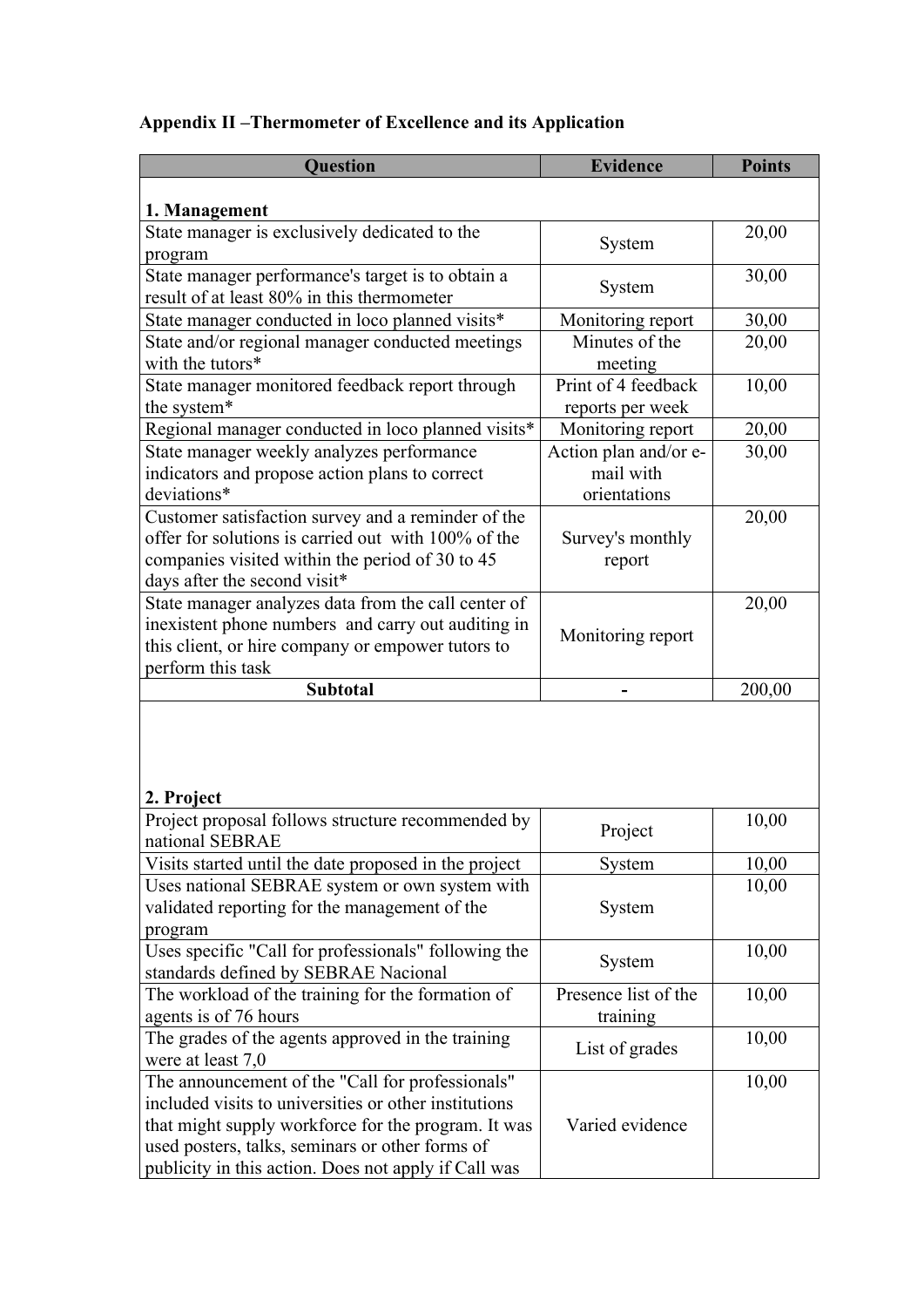| not necessary due to the sufficient quantity of<br>professionals registered.                                                     |                       |        |
|----------------------------------------------------------------------------------------------------------------------------------|-----------------------|--------|
| Tools' notebook follows standard of SEBRAE<br>Nacional                                                                           | Tools' notebook       | 10,00  |
| Supplied the educational kit following guidelines<br>provided by SEBRAE Nacional                                                 | Physical material     | 10,00  |
| Supplied field material for the agent following<br>guidelines provided by SEBRAE Nacional                                        | Physical material     | 10,00  |
| <b>Subtotal</b>                                                                                                                  |                       | 100,00 |
| 3. Tutor<br>The tutor took part in the training of the tutor's                                                                   | Certificate or minute | 60,00  |
| methodology                                                                                                                      | of the training       |        |
| The tutor followed agents monthly in their in loco<br>visits to companies                                                        | Monitoring report     | 60,00  |
| The tutor carried out the planned meetings with the<br>agents                                                                    | Minute signed         | 30,00  |
|                                                                                                                                  |                       | 30,00  |
| The tutor follows the standard procedure for the                                                                                 | Minute signed         |        |
| meetings with the agents<br>100% of the feedback reports were released and<br>made available for the agents in less than 10 days | System                | 30,00  |
| The applicability of at least of the recommended                                                                                 | System                | 20,00  |
| solutions is higher than 20%<br>The percentage of the applicability of at least one                                              | System                | 30,00  |
| solution is higher than 80%<br>The average grade of the satisfaction survey above<br>8                                           | Survey report         | 40,00  |

| The agent was approved in a 76 hours training with<br>methodology developed by national SEBRAE | Certificate or minute<br>of the training | 60,00 |
|------------------------------------------------------------------------------------------------|------------------------------------------|-------|
| The personal presentation of the agent follows<br>predefined standards                         | Monitoring report                        | 20,00 |
| The agent is carrying out the program's material                                               | Monitoring report                        | 20,00 |
| The agent approaches companies adequately                                                      | Monitoring report                        | 20,00 |
| The agent asks to speaker to the owner of the<br>company                                       | Monitoring report                        | 20,00 |
| The agent correctly explains the methodology of the<br>program                                 | Monitoring report                        | 20,00 |
| The agent asks to be introduced to the company                                                 | Monitoring report                        | 20,00 |
| The agent identifies evidences to back up the<br>answers                                       | Monitoring report                        | 20,00 |